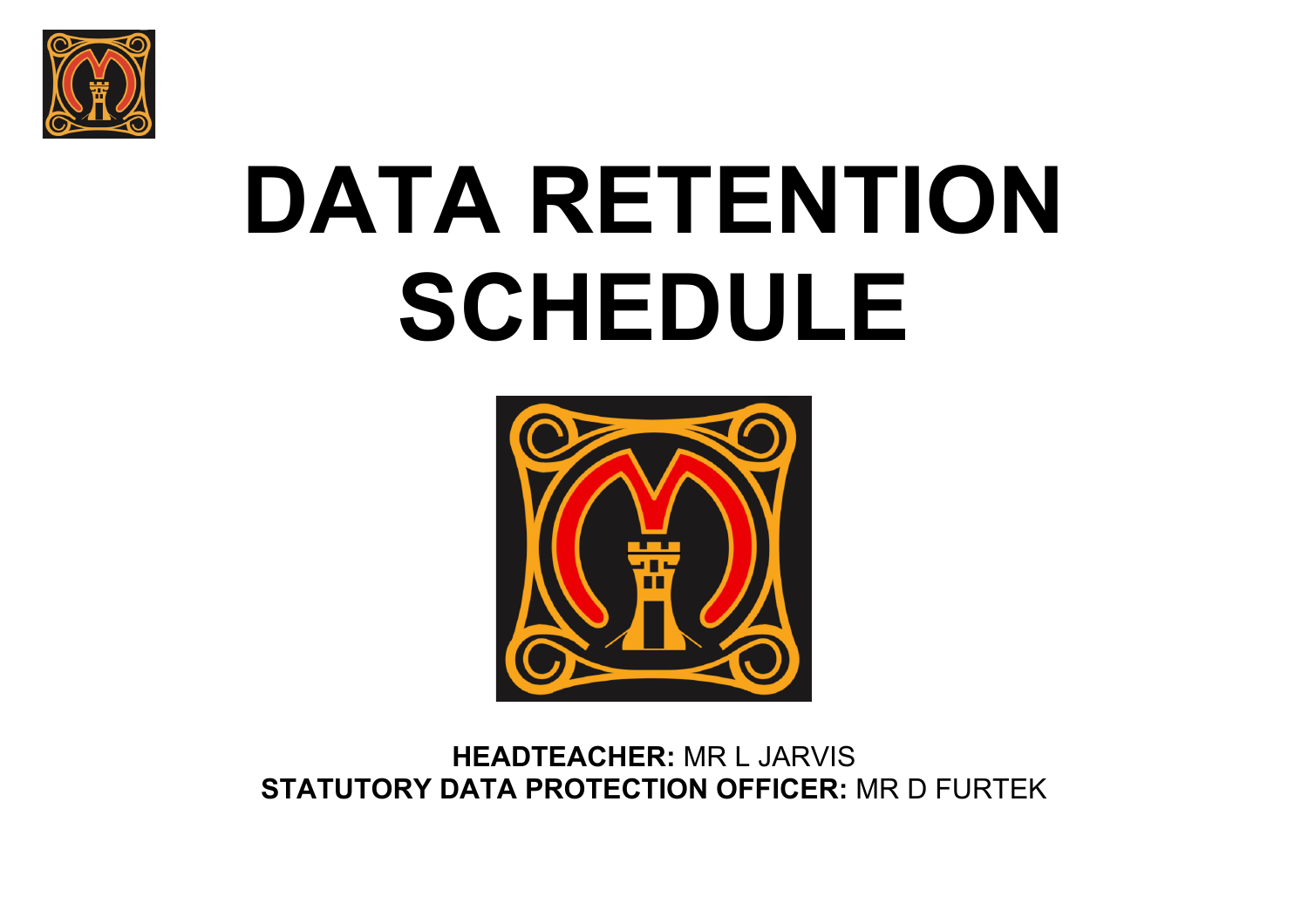

## **RETENTION SCHEDULE**

This retention schedule contains recommended retention periods for the different record series created and maintained by schools in the course of their business. The schedule refers to all information regardless of the media in which it is stored.

Some of the retention periods are governed by statute. Others are guidelines following best practice. Every effort has been made to ensure that these retention periods are compliant with the requirements of the Data Protection Act and the Freedom of Information Act 2000.

Managing record series using these retention guidelines will be deemed to be "normal processing" under the legislation mentioned above. If record series are to be kept for longer or shorter periods than laid out in this document the reasons for this need to be documented.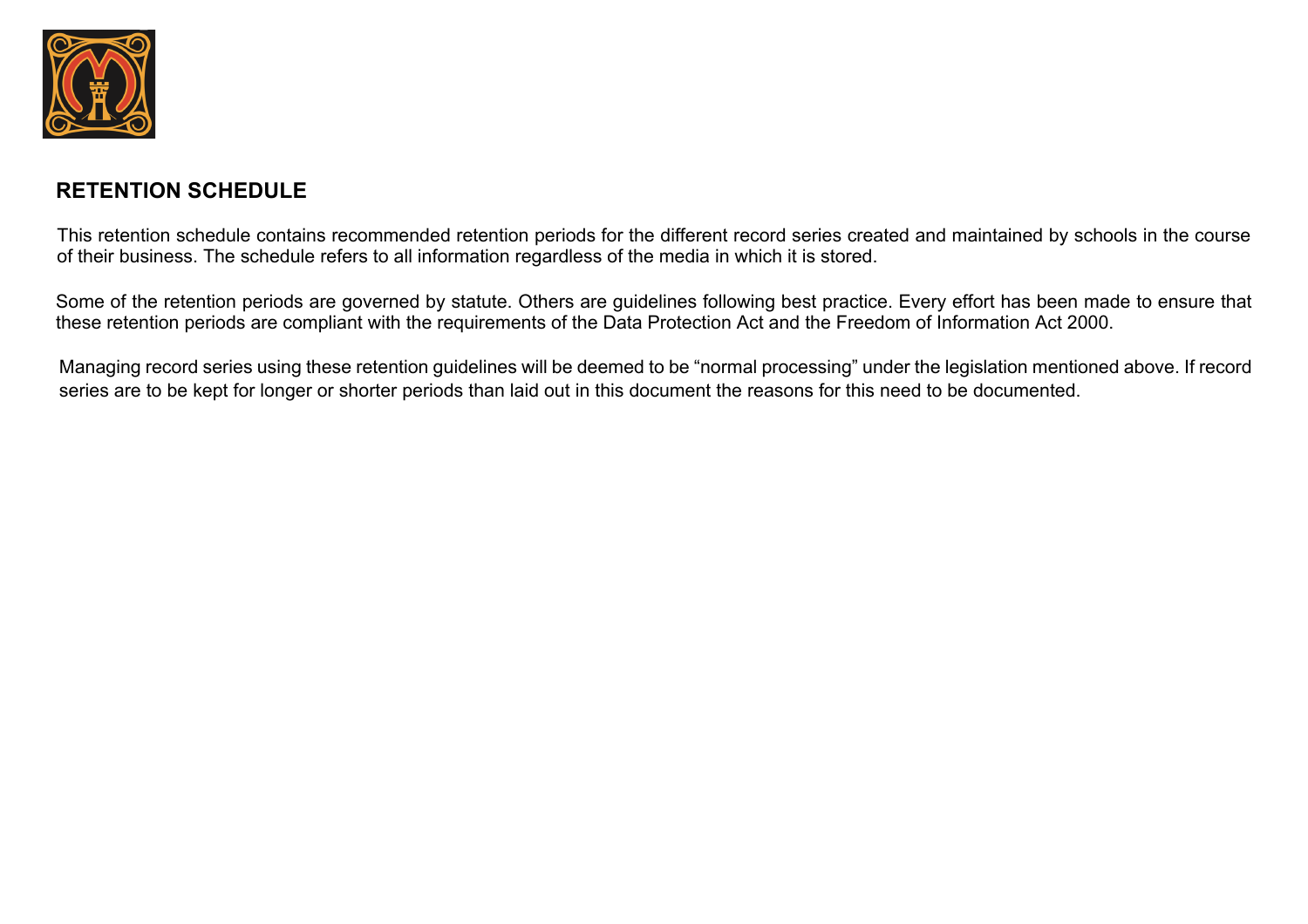

| 1   | <b>Child Protection</b>                                                                                                       |                                                   |                                                                                                                                                                                                                                                   |                                                                                                                           |              |                                                                                                                                                                                                                                                                                                                                                                                                                                                                                                                                                                                                                           |
|-----|-------------------------------------------------------------------------------------------------------------------------------|---------------------------------------------------|---------------------------------------------------------------------------------------------------------------------------------------------------------------------------------------------------------------------------------------------------|---------------------------------------------------------------------------------------------------------------------------|--------------|---------------------------------------------------------------------------------------------------------------------------------------------------------------------------------------------------------------------------------------------------------------------------------------------------------------------------------------------------------------------------------------------------------------------------------------------------------------------------------------------------------------------------------------------------------------------------------------------------------------------------|
|     | <b>Basic file</b><br>description                                                                                              | <b>Data</b><br><b>Protection</b><br><b>Issues</b> | <b>Statutory Provisions</b>                                                                                                                                                                                                                       | <b>Retention Period</b><br>[operational]                                                                                  | record       | Action at the end of the administrative life of the                                                                                                                                                                                                                                                                                                                                                                                                                                                                                                                                                                       |
| 1.1 | <b>Child Protection files</b>                                                                                                 | Yes                                               | Education Act 2002,<br>s175, related guidance<br>"Safeguarding Children<br>in Education"                                                                                                                                                          | DOB + 25 years <sup>1</sup>                                                                                               | <b>SHRED</b> | Child Protection information must be sent<br>in its entirety to the new school/college<br>whilst the child is still under 18 (i.e. the<br>information does not need to be sent to a<br>university for example)<br>Where a child is removed from roll to be<br>educated at home, the file should be sent<br>to the Local Education Authority.                                                                                                                                                                                                                                                                              |
| 1.2 | Allegation of a child<br>protection nature<br>against a member of<br>staff, including where<br>the allegation is<br>unfounded | Yes                                               | <b>Employment Practices</b><br>Code: Supplementary<br>Guidance 2.13.1<br>(Records of Disciplinary<br>and Grievance)<br><b>Education Act 2002</b><br>guidance "Dealing with<br><b>Allegations of Abuse</b><br>against Teachers and<br>Other Staff" | Until the person's<br>normal retirement age,<br>or 10 years from the<br>date of the allegation<br>whichever is the longer | <b>SHRED</b> | The following is an extract from<br>"Safeguarding Children and Safer<br>Recruitment in Education" p60<br>"Record Keeping<br>5.10 It is important that a clear and<br>comprehensive summary of any<br>allegations made, details of how the<br>allegation was followed up and resolved,<br>and a note of any action taken and<br>decisions reached, is kept on a person's<br>confidential personnel file, and a copy<br>provided to the person concerned.<br>The purpose of the record is to enable<br>accurate information to be given in<br>response to any future request for a<br>reference if the person has moved on. |

 $1$  This amendment has been made in consultation with the Safeguarding Children Group.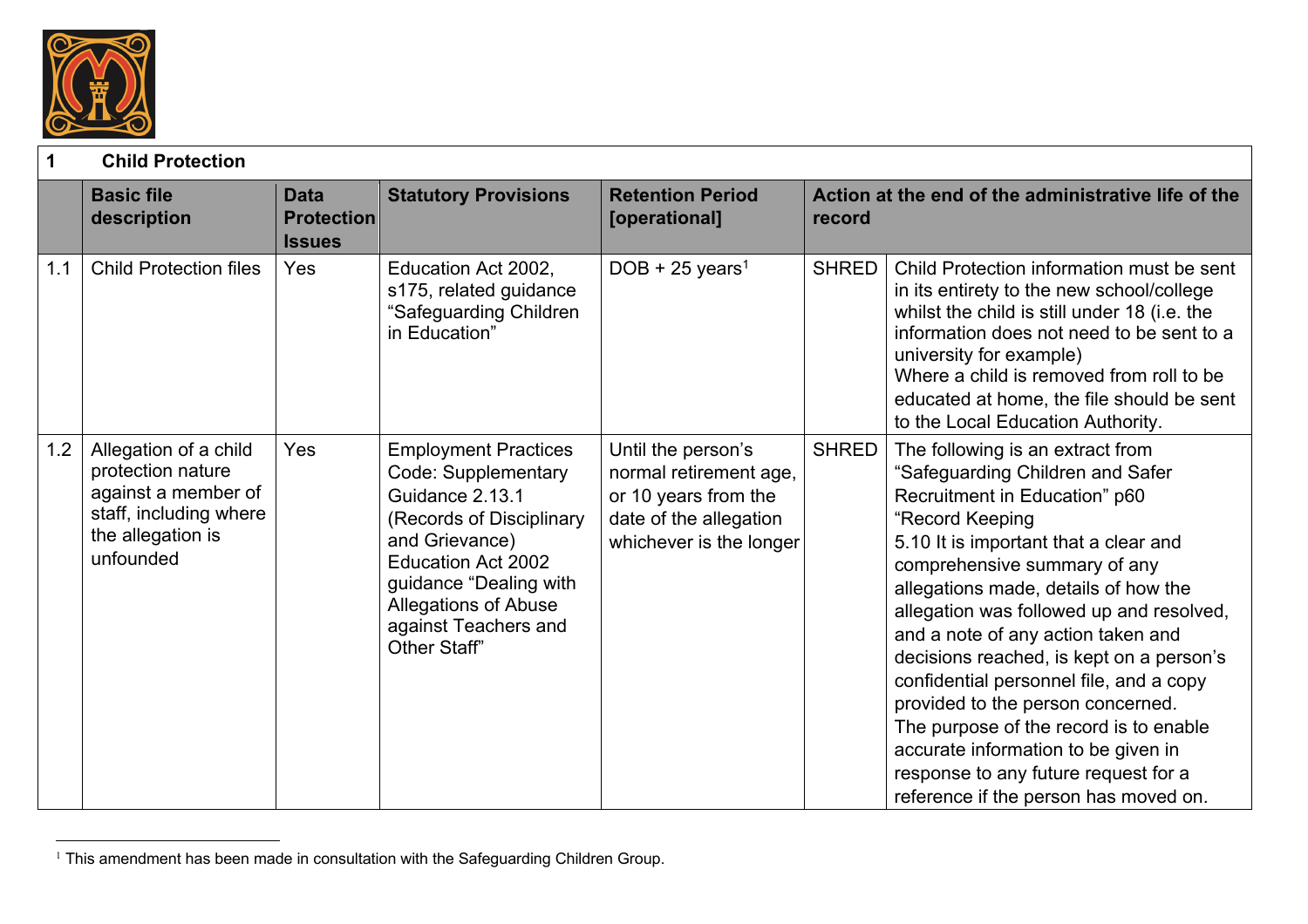

## **1 Child Protection**

| <b>Basic file</b><br>description | <b>Data</b><br><b>Protection</b><br><b>Issues</b> | <b>Statutory Provisions</b> | <b>Retention Period</b><br>[operational] | record | Action at the end of the administrative life of the                                                                                                                                                                                                                                                                                                                                                                                                                                                                      |
|----------------------------------|---------------------------------------------------|-----------------------------|------------------------------------------|--------|--------------------------------------------------------------------------------------------------------------------------------------------------------------------------------------------------------------------------------------------------------------------------------------------------------------------------------------------------------------------------------------------------------------------------------------------------------------------------------------------------------------------------|
|                                  |                                                   |                             |                                          |        | It will provide clarification in cases where a<br>future CRB Disclosure reveals information<br>from the police about an allegation that did<br>not result in a criminal conviction. And it<br>will help to prevent unnecessary<br>reinvestigation if, as sometimes happens,<br>an allegation resurfaces after a period of<br>time. The record should be retained at<br>least until the person has reached normal<br>retirement age or for a period of 10 years<br>from the date of the allegation if that is<br>longer." |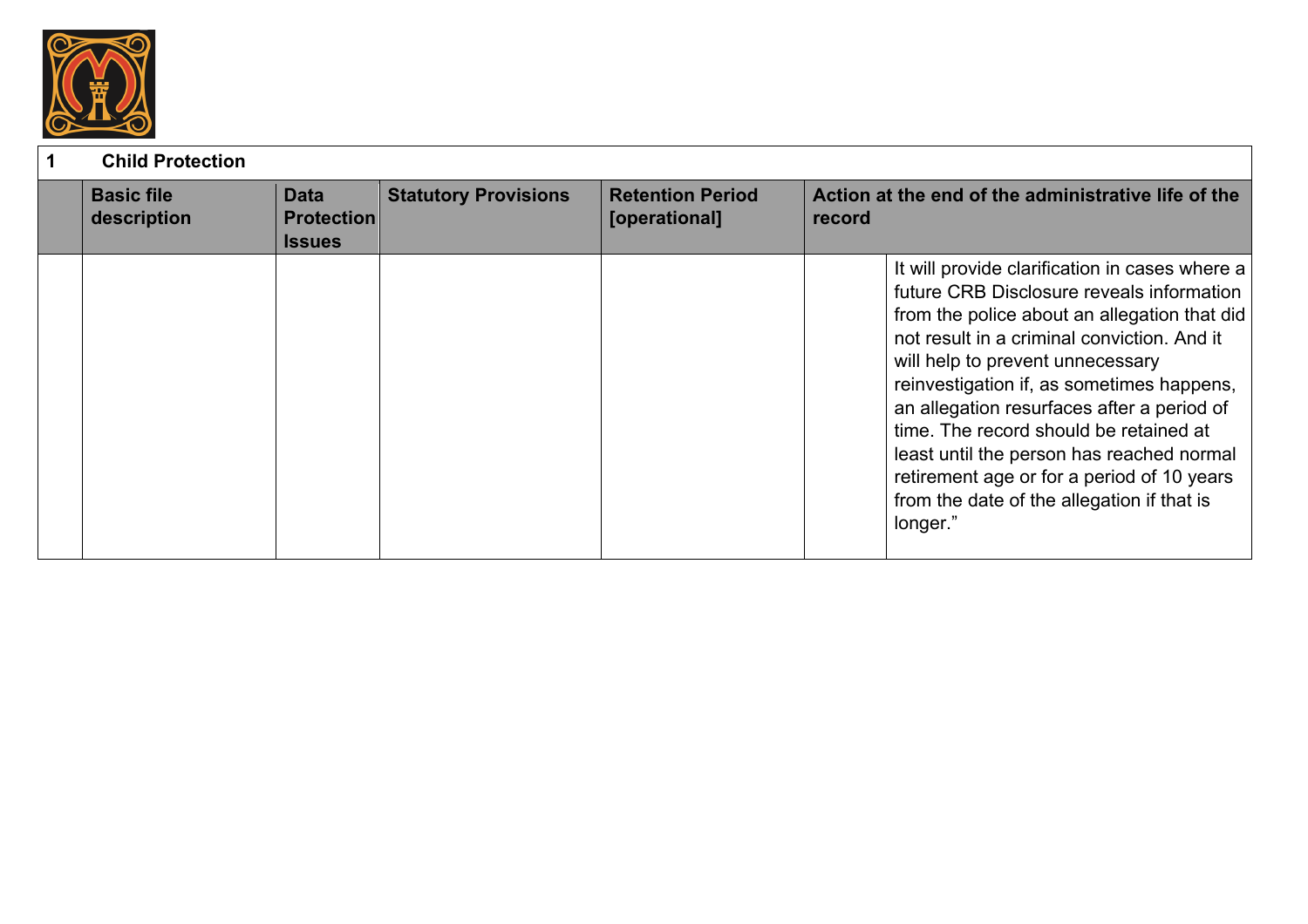

#### **2 Governors**

|     | <b>Basic file description</b>     | <b>Data</b><br><b>Issues</b> | <b>Statutory</b><br><b>Protection Provisions</b> | <b>Retention Period</b><br>[operational] | Action at the end of the administrative life of the<br>record |                                                                                                                                        |
|-----|-----------------------------------|------------------------------|--------------------------------------------------|------------------------------------------|---------------------------------------------------------------|----------------------------------------------------------------------------------------------------------------------------------------|
| 2.1 | <b>Minutes</b>                    |                              |                                                  |                                          |                                                               |                                                                                                                                        |
|     | Principal set (signed)            | <b>No</b>                    |                                                  | Permanent                                | Retain in school for 6 years<br>from date of meeting          | Transfer to Archives in LA                                                                                                             |
|     | Inspection copies                 | <b>No</b>                    |                                                  | Date of meeting $+3$ years               | <b>SHRED</b>                                                  | [If these minutes contain<br>any sensitive personal<br>information they should be<br>shredded]                                         |
| 2.2 | Agendas                           | <b>No</b>                    |                                                  | Date of meeting $+3$<br>years            | <b>SHRED</b>                                                  |                                                                                                                                        |
| 2.3 | Reports                           | <b>No</b>                    |                                                  | Date of report $+6$ years                | <b>SHRED</b>                                                  | All confidential<br>information must be<br>shredded                                                                                    |
| 2.4 | Annual Parents' meeting<br>papers | <b>No</b>                    |                                                  | Date of meeting + 6 years SHRED          |                                                               | All confidential<br>information must be<br>shredded                                                                                    |
| 2.5 | Instruments of<br>Government      | <b>No</b>                    |                                                  | Permanent                                | Retain in school whilst<br>school is open                     | Transfer to Archives when<br>the school has closed                                                                                     |
| 2.6 | <b>Trusts and Endowments</b>      | <b>No</b>                    |                                                  | Permanent                                | Retain in school whilst<br>operationally required             | Transfer to Archives when<br>the school has closed                                                                                     |
| 2.7 | <b>Action Plans</b>               | <b>No</b>                    |                                                  | Date of action plan $+3$<br>years        | <b>SHRED</b>                                                  | It may be appropriate to<br>offer to the Archives for a<br>sample to be taken if the<br>school has been through a<br>difficult period. |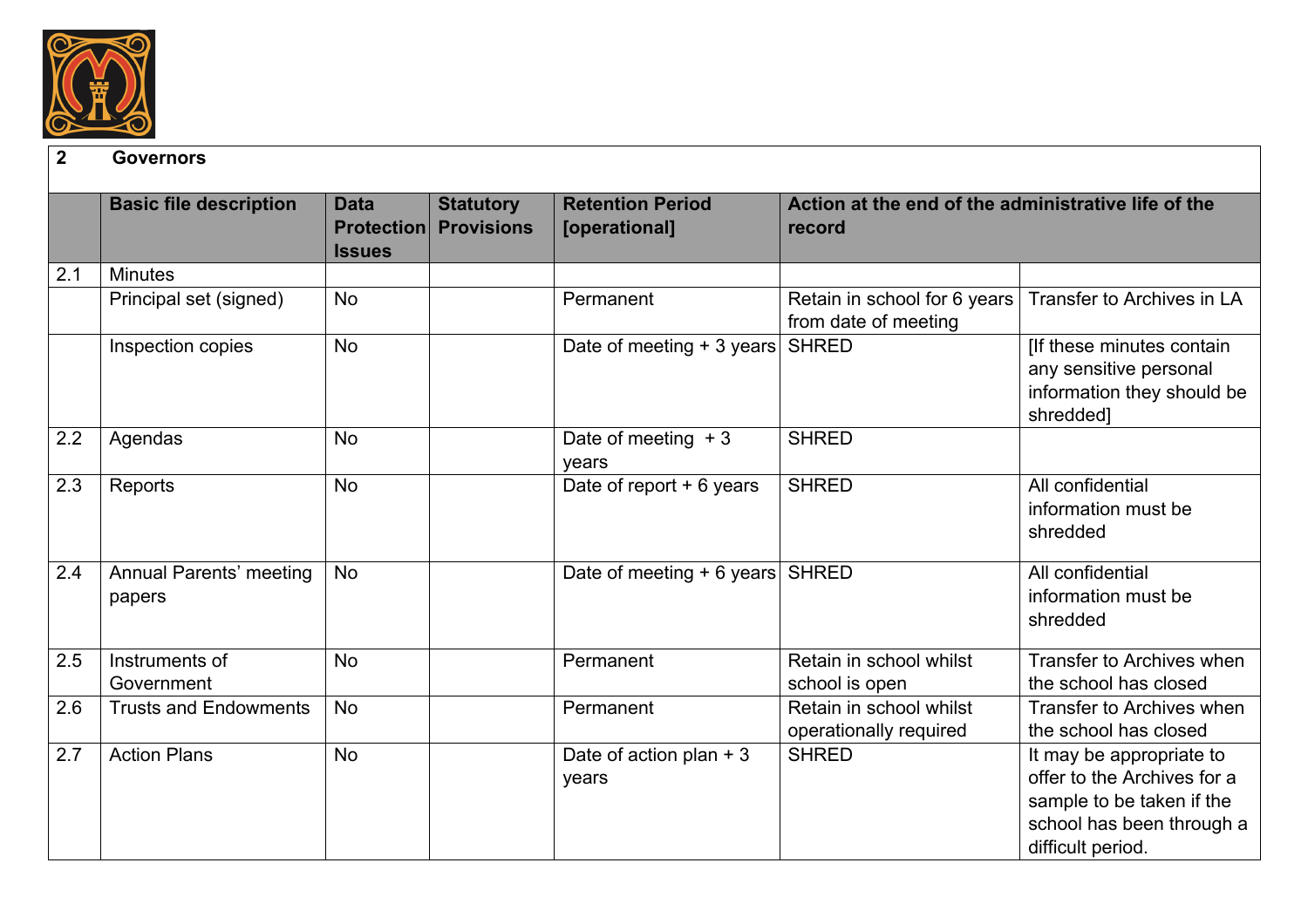

#### **2 Governors**

|      | <b>Basic file description</b>  | <b>Data</b><br><b>Protection</b> | <b>Statutory</b><br><b>Provisions</b> | <b>Retention Period</b><br>[operational] | Action at the end of the administrative life of the<br>record |                                 |
|------|--------------------------------|----------------------------------|---------------------------------------|------------------------------------------|---------------------------------------------------------------|---------------------------------|
| 2.8  | Policy documents               | <b>Issues</b><br><b>No</b>       |                                       | Expiry of policy                         | <b>SHRED</b>                                                  | Retain in school whilst         |
|      |                                |                                  |                                       |                                          |                                                               | policy is operational (this     |
|      |                                |                                  |                                       |                                          |                                                               | includes if the expired         |
|      |                                |                                  |                                       |                                          |                                                               | policy is part of a past        |
|      |                                |                                  |                                       |                                          |                                                               | decision making                 |
|      |                                |                                  |                                       |                                          |                                                               | process)                        |
| 2.9  | <b>Complaints files</b>        | Yes                              |                                       | Date of resolution of                    | Retain in school for the first                                | Review for further              |
|      |                                |                                  |                                       | complaint $+6$ years                     | six years                                                     | retention in the case of        |
|      |                                |                                  |                                       |                                          |                                                               | contentious disputes            |
|      |                                |                                  |                                       |                                          |                                                               | <b>SHRED routine complaints</b> |
| 2.10 | <b>Annual Reports required</b> | <b>No</b>                        | Education                             | Date of report + 10 years                | <b>SHRED</b>                                                  |                                 |
|      | by the Department for          |                                  | (Governors'                           |                                          |                                                               |                                 |
|      | <b>Education and Skills</b>    |                                  | Annual                                |                                          |                                                               |                                 |
|      |                                |                                  | Reports)                              |                                          |                                                               |                                 |
|      |                                |                                  | (Wales)                               |                                          |                                                               |                                 |
|      |                                |                                  | (Amendment)                           |                                          |                                                               |                                 |
|      |                                |                                  | <b>Regulations</b>                    |                                          |                                                               |                                 |
|      |                                |                                  | 2002.                                 |                                          |                                                               |                                 |
| 2.11 | Proposals for schools to       | <b>No</b>                        |                                       |                                          | Current year + 3 years                                        | <b>Transfer to Archives</b>     |
|      | become, or be                  |                                  |                                       |                                          |                                                               |                                 |
|      | established as Specialist      |                                  |                                       |                                          |                                                               |                                 |
|      | Status schools                 |                                  |                                       |                                          |                                                               |                                 |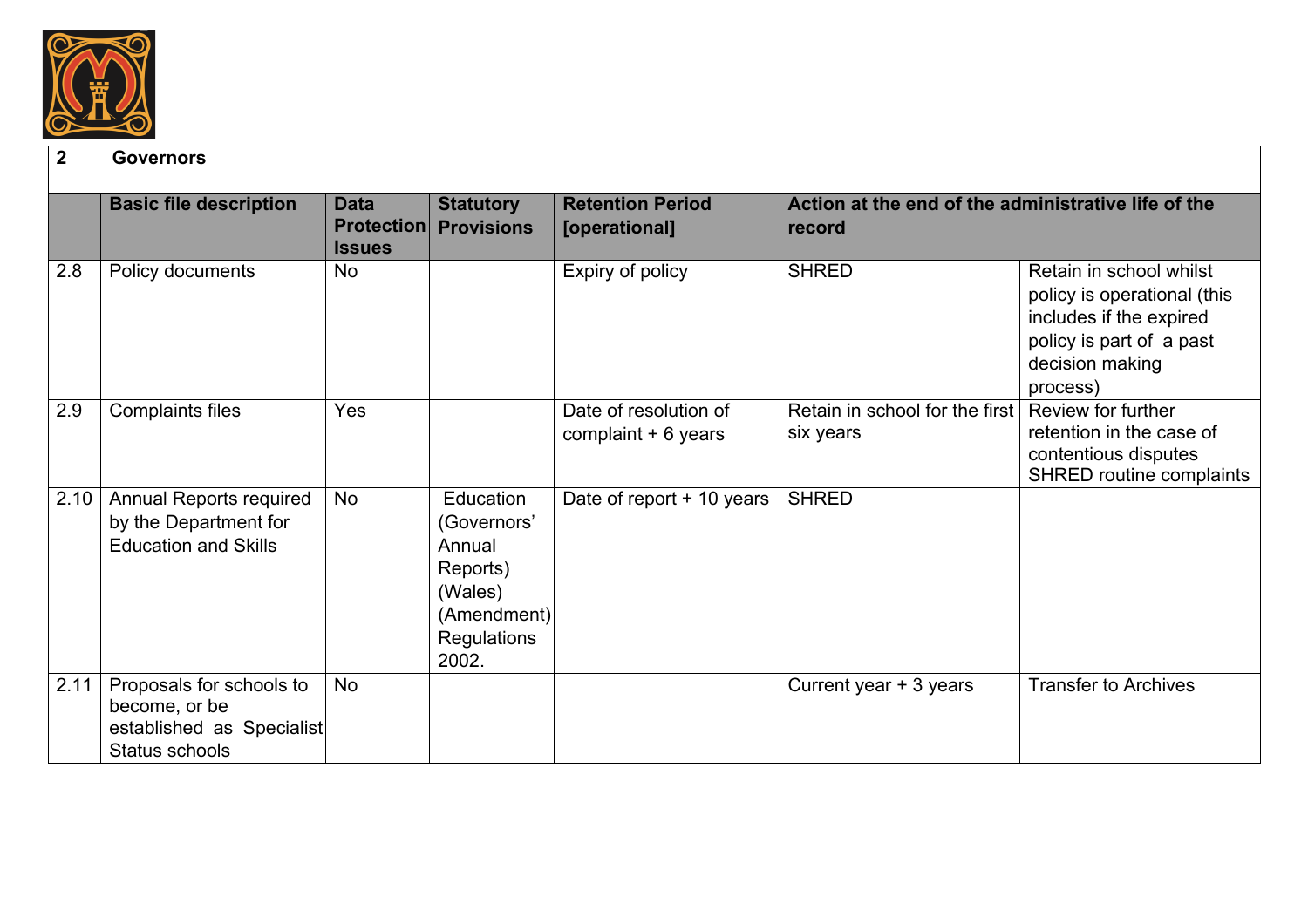

#### **3 Management**

|     | <b>Basic file description</b>                                                                                                                      | <b>Data</b><br><b>Protection</b><br><b>Issues</b> | <b>Statutory</b><br><b>Provisions</b> | <b>Retention Period</b><br>[operational]     | Action at the end of the administrative life<br>of the record              |                                                                       |
|-----|----------------------------------------------------------------------------------------------------------------------------------------------------|---------------------------------------------------|---------------------------------------|----------------------------------------------|----------------------------------------------------------------------------|-----------------------------------------------------------------------|
| 3.1 | Log Books                                                                                                                                          | Yes <sup>2</sup>                                  |                                       | Date of last entry in<br>the book $+6$ years | Retain in the<br>school for 6 years<br>from the date of<br>the last entry. | <b>Transfer to the Archives</b>                                       |
| 3.2 | Minutes of the Senior Management<br>Team and other internal administrative<br>bodies                                                               | Yes                                               |                                       | Date of meeting $+5$<br>years                | <b>SHRED</b>                                                               | Transfer to Archives if<br>the school has been in<br>any difficulties |
| 3.3 | Reports made by the head teacher or the Yes<br>management team                                                                                     |                                                   |                                       | Date of report $+3$<br>years                 | <b>SHRED</b>                                                               |                                                                       |
| 3.4 | Records created by head teachers,<br>deputy head teachers, business<br>managers and other members of staff<br>with administrative responsibilities | Yes                                               |                                       | Closure of file $+6$<br>years                | <b>SHRED</b>                                                               |                                                                       |
| 3.5 | Correspondence created by head<br>teachers, deputy head teachers,<br>business managers and other members<br>of staff with admin responsibilities   | <b>No</b>                                         |                                       | Date of<br>correspondence + 3<br>years       | <b>SHRED</b>                                                               |                                                                       |

<sup>&</sup>lt;sup>2</sup> From January 1<sup>st</sup> 2005 subject access is permitted into unstructured filing systems and log books and other records created within the school containing details about the activities of individual pupils and members of staff will become subject to the Data Protection Act 1998.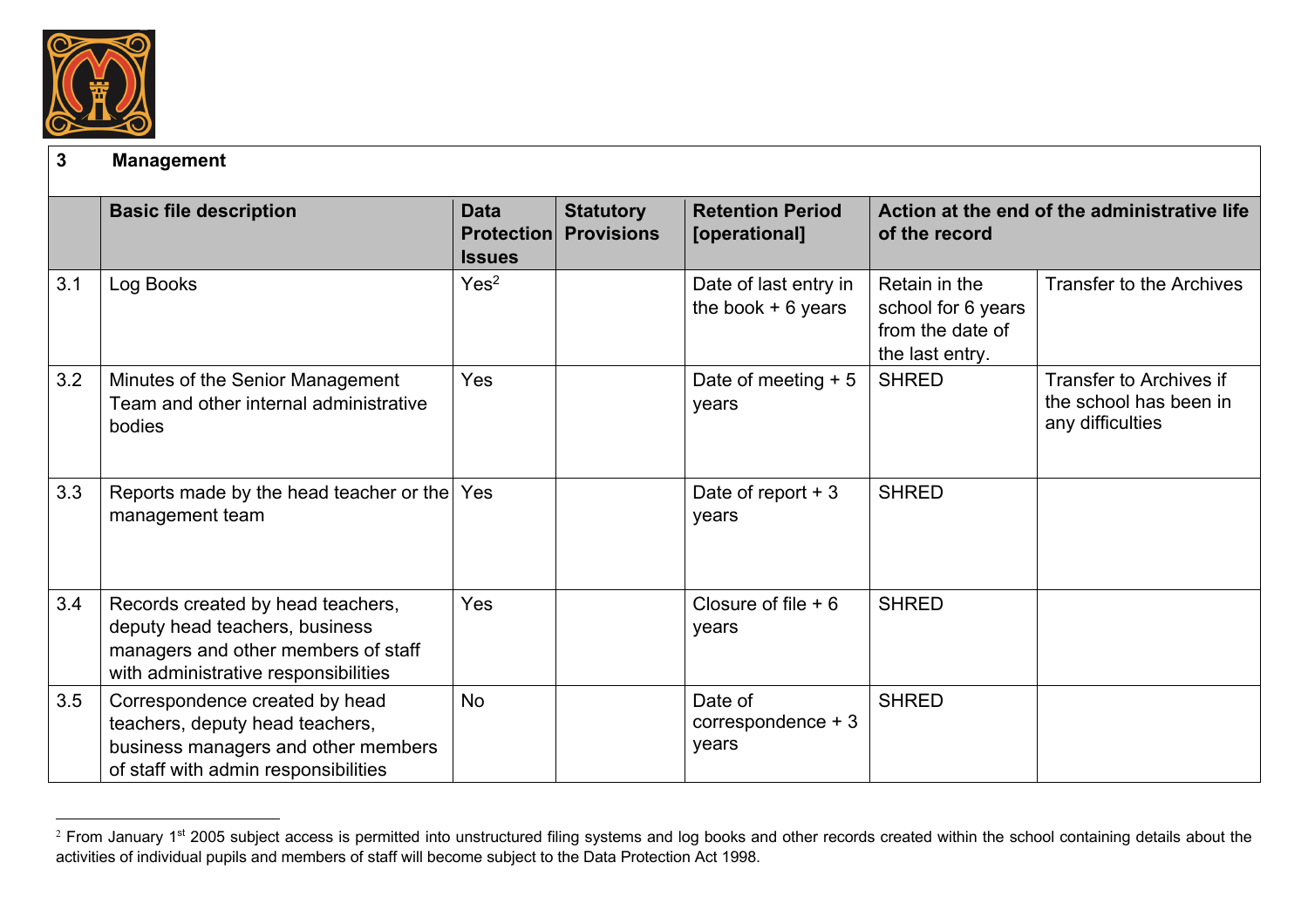

## **3 Management**

|      | <b>Basic file description</b>                                                  | <b>Data</b><br><b>Protection</b><br><b>Issues</b> | <b>Statutory</b><br><b>Provisions</b> | <b>Retention Period</b><br>[operational] | of the record | Action at the end of the administrative life |
|------|--------------------------------------------------------------------------------|---------------------------------------------------|---------------------------------------|------------------------------------------|---------------|----------------------------------------------|
| 3.6  | Professional development plans                                                 | Yes                                               |                                       | Closure $+6$ years                       | <b>SHRED</b>  |                                              |
| 3.7  | School development plans                                                       | No                                                |                                       | Closure $+6$ years                       | Review        | Offer to the Archives                        |
| 3.8  | Admissions - if the admission is<br>successful                                 | Yes                                               |                                       | Admission + 1 year                       | <b>SHRED</b>  |                                              |
| 3.9  | Admissions $-$ if the appeal is<br>unsuccessful                                | Yes                                               |                                       | Resolution of case +<br>1 year           | <b>SHRED</b>  |                                              |
| 3.10 | Proofs of address supplied by parents as Yes<br>part of the admissions process |                                                   |                                       | Current year $+1$<br>year                | <b>SHRED</b>  |                                              |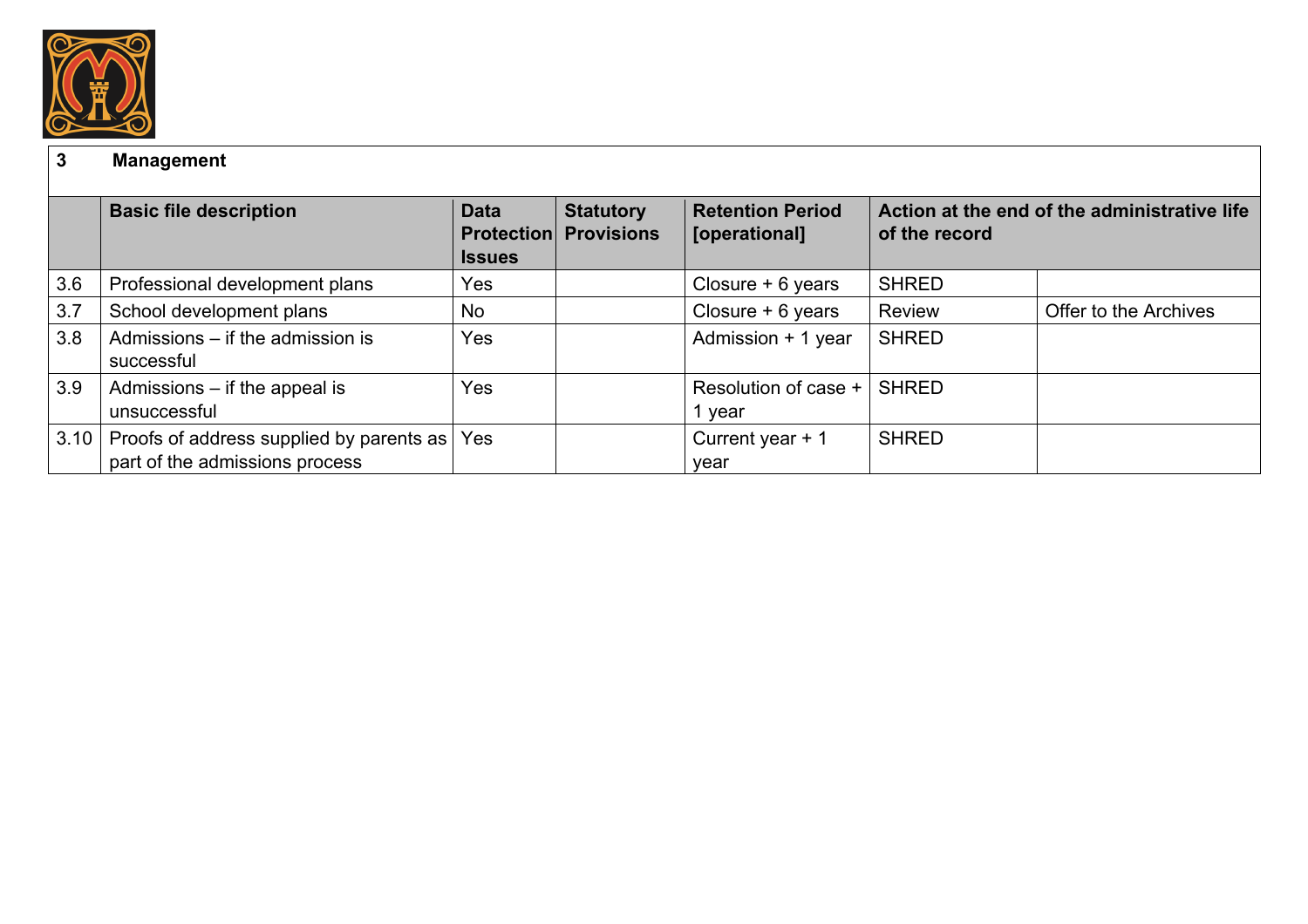

|      | <b>Basic file description</b> | <b>Data</b><br><b>Protection</b><br><b>Issues</b> | <b>Statutory</b><br><b>Provisions</b> | <b>Retention Period</b><br>[operational]                             | Action at the end of the administrative life<br>of the record                                            |                                                                                                                          |
|------|-------------------------------|---------------------------------------------------|---------------------------------------|----------------------------------------------------------------------|----------------------------------------------------------------------------------------------------------|--------------------------------------------------------------------------------------------------------------------------|
| 4.1  | <b>Admission Registers</b>    | Yes                                               |                                       | Date of last entry in the book (or<br>$file$ ) + 6 years             | Retain in the school for 6<br>years from the date of<br>the last entry.                                  | Transfer to the<br>Archives                                                                                              |
| 4.2  | Attendance registers          | Yes                                               |                                       | Date of register + 3 years                                           | <b>SHRED</b>                                                                                             | [If these records<br>are retained<br>electronically any<br>back-up copies<br>should be<br>destroyed at the<br>same time] |
| 4.3a | Pupil Record Files /<br>Cards | Yes                                               |                                       | Retain for the time which the pupil<br>remains at the primary school | Transfer to the<br>secondary school (or<br>other primary school)<br>when the child leaves the<br>school. | In the case of<br>exclusion it may<br>be appropriate to<br>transfer<br>the record to the<br><b>Behaviour</b><br>Service. |
| 4.4  | <b>Pupil Files</b>            |                                                   |                                       | Retain for the time which the pupil<br>remains at the primary school | Transfer to the<br>secondary school (or<br>other primary school)<br>when the child leaves<br>the school. | In the case of<br>exclusion it may<br>be appropriate to<br>transfer the<br>record to the<br><b>Behaviour</b><br>Service  |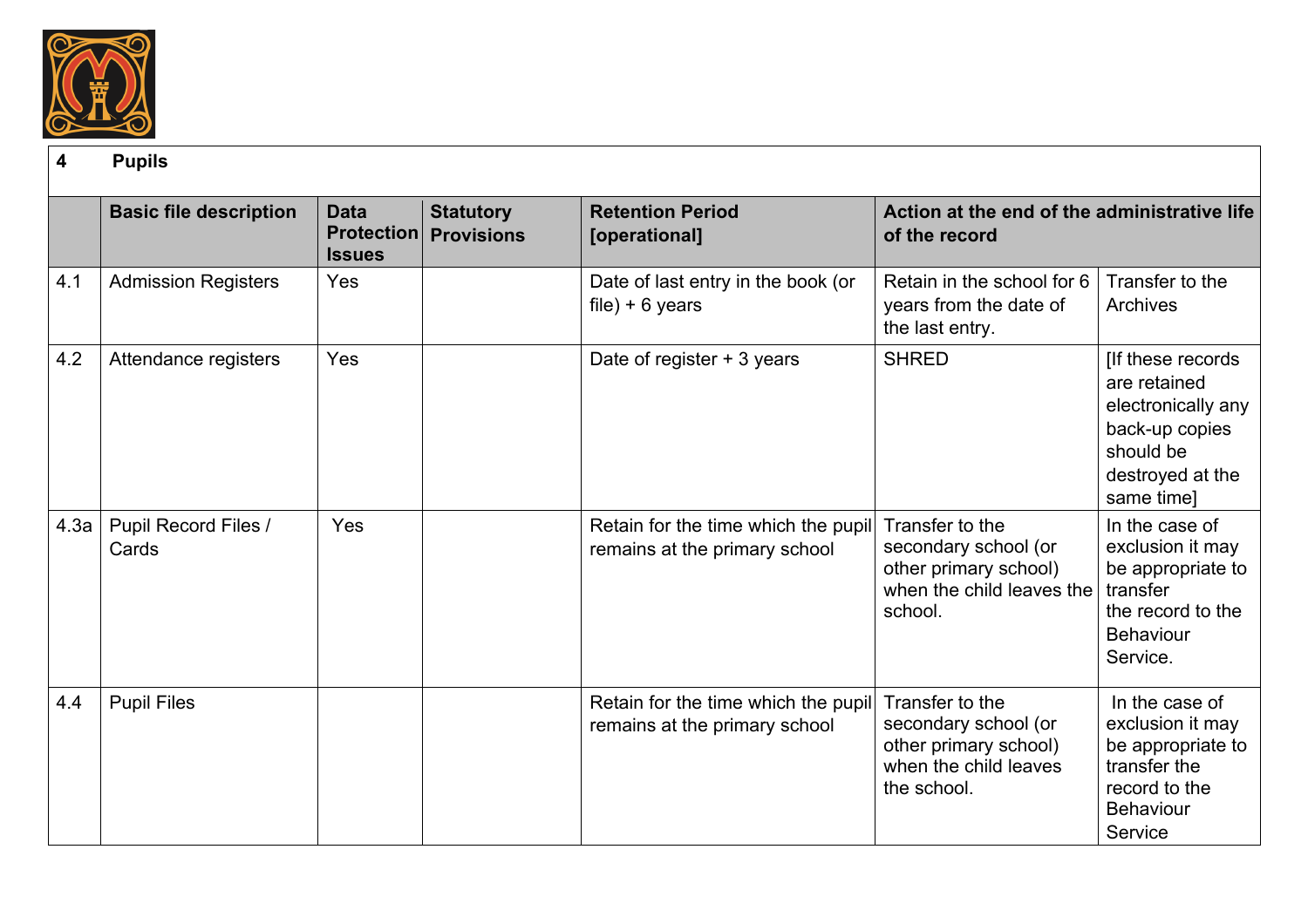

|     | <b>Basic file description</b>                                                                  | <b>Data</b><br><b>Issues</b> | <b>Statutory</b><br><b>Protection Provisions</b> | <b>Retention Period</b><br>[operational]                                                                                                                                                                                                                                                                                                                                                                                                                                       | Action at the end of the administrative life<br>of the record |
|-----|------------------------------------------------------------------------------------------------|------------------------------|--------------------------------------------------|--------------------------------------------------------------------------------------------------------------------------------------------------------------------------------------------------------------------------------------------------------------------------------------------------------------------------------------------------------------------------------------------------------------------------------------------------------------------------------|---------------------------------------------------------------|
| 4.5 | <b>Special Educational</b><br>Needs files, reviews and<br><b>Individual Education</b><br>Plans | Yes                          |                                                  | DOB of the pupil $+25$ years the<br>review<br>NOTE: This retention period is the<br>minimum period that any pupil file<br>should be kept. At times files will<br>need to be retained for longer in<br>order for schools and Authorities<br>to defend themselves in a "failure"<br>to provide a sufficient education"<br>case. There is an element of<br>business risk analysis involved in<br>any decision to keep the records<br>longer than the minimum<br>retention period. | <b>SHRED</b>                                                  |
| 4.6 | Letters authorising<br>absence                                                                 | <b>No</b>                    |                                                  | Date of absence + 2 years                                                                                                                                                                                                                                                                                                                                                                                                                                                      | <b>SHRED</b>                                                  |
| 4.7 | Absence books                                                                                  |                              |                                                  | Current year $+6$ years                                                                                                                                                                                                                                                                                                                                                                                                                                                        | <b>SHRED</b>                                                  |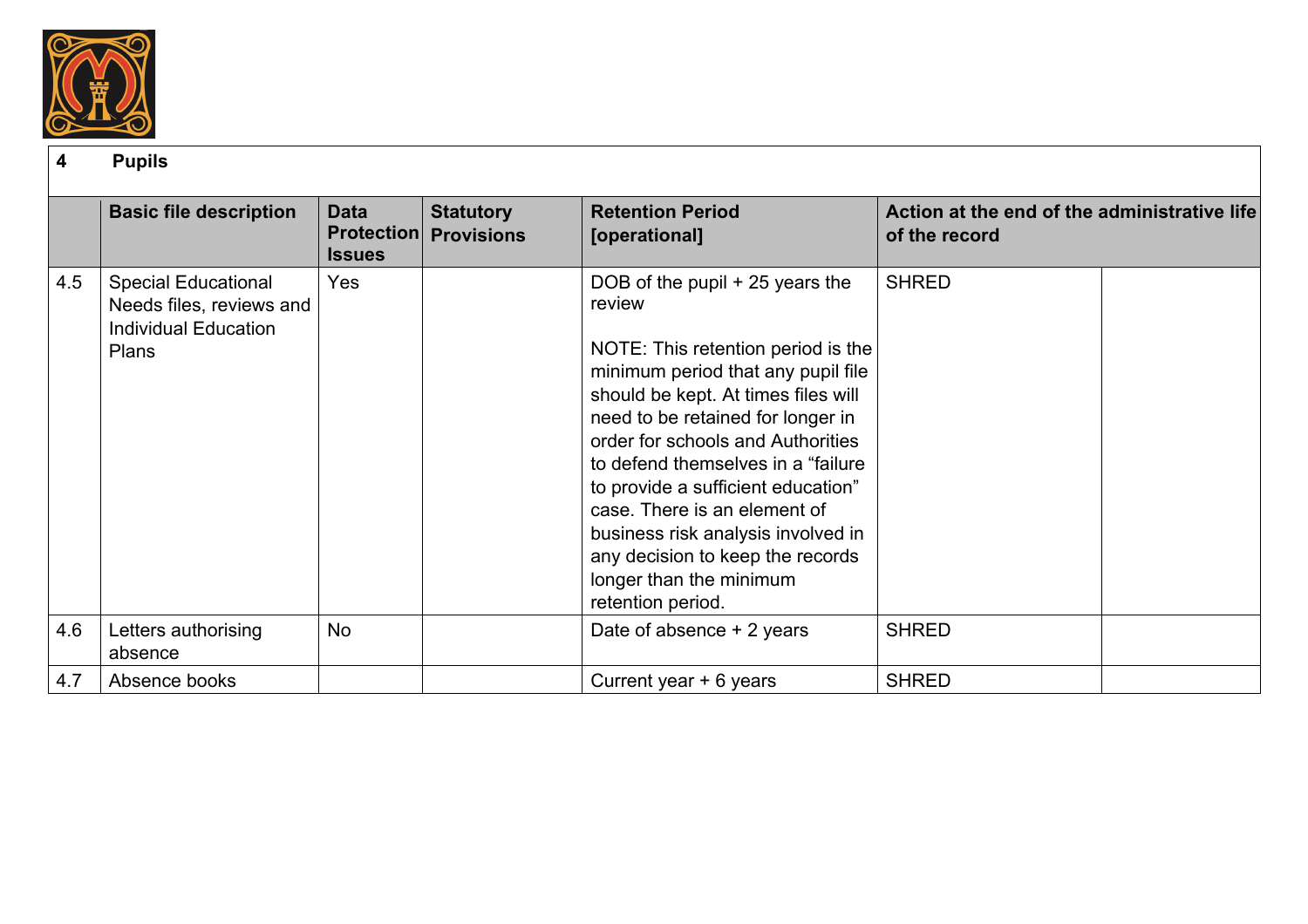

|      | <b>Basic file description</b>                                         | <b>Data</b><br><b>Protection</b><br><b>Issues</b> | <b>Statutory</b><br><b>Provisions</b>                                          | <b>Retention Period</b><br>[operational] | Action at the end of the administrative life<br>of the record                                 |                                                                                                                  |
|------|-----------------------------------------------------------------------|---------------------------------------------------|--------------------------------------------------------------------------------|------------------------------------------|-----------------------------------------------------------------------------------------------|------------------------------------------------------------------------------------------------------------------|
| 4.8  | <b>Examination Results</b>                                            | Yes                                               |                                                                                |                                          |                                                                                               |                                                                                                                  |
| 4.8a | Public                                                                | <b>No</b>                                         |                                                                                | Year of examinations + 6 years           | <b>SHRED</b>                                                                                  | Any certificates<br>left unclaimed<br>should be<br>returned to the<br>appropriate<br>Examination<br><b>Board</b> |
| 4.8b | Internal examination<br>results                                       | Yes                                               |                                                                                | Current year + 5 years <sup>3</sup>      | <b>SHRED</b>                                                                                  |                                                                                                                  |
| 4.9  | Any other records<br>created in the course of<br>contact with pupils  | Yes/No                                            |                                                                                | Current year + 3 years                   | Review at the end of 3<br>years and either allocate<br>a further retention period<br>or SHRED |                                                                                                                  |
| 4.10 | Statement maintained<br>under The Education Act<br>1996 - Section 324 | Yes                                               | Special<br>Educational<br>Needs and<br><b>Disability Act</b><br>2001 Section 1 | $DOB + 30 years$                         | <b>SHRED unless legal</b><br>action is pending                                                |                                                                                                                  |

<sup>&</sup>lt;sup>3</sup> If these records are retained on the pupil file they need only be kept for as long as operationally necessary.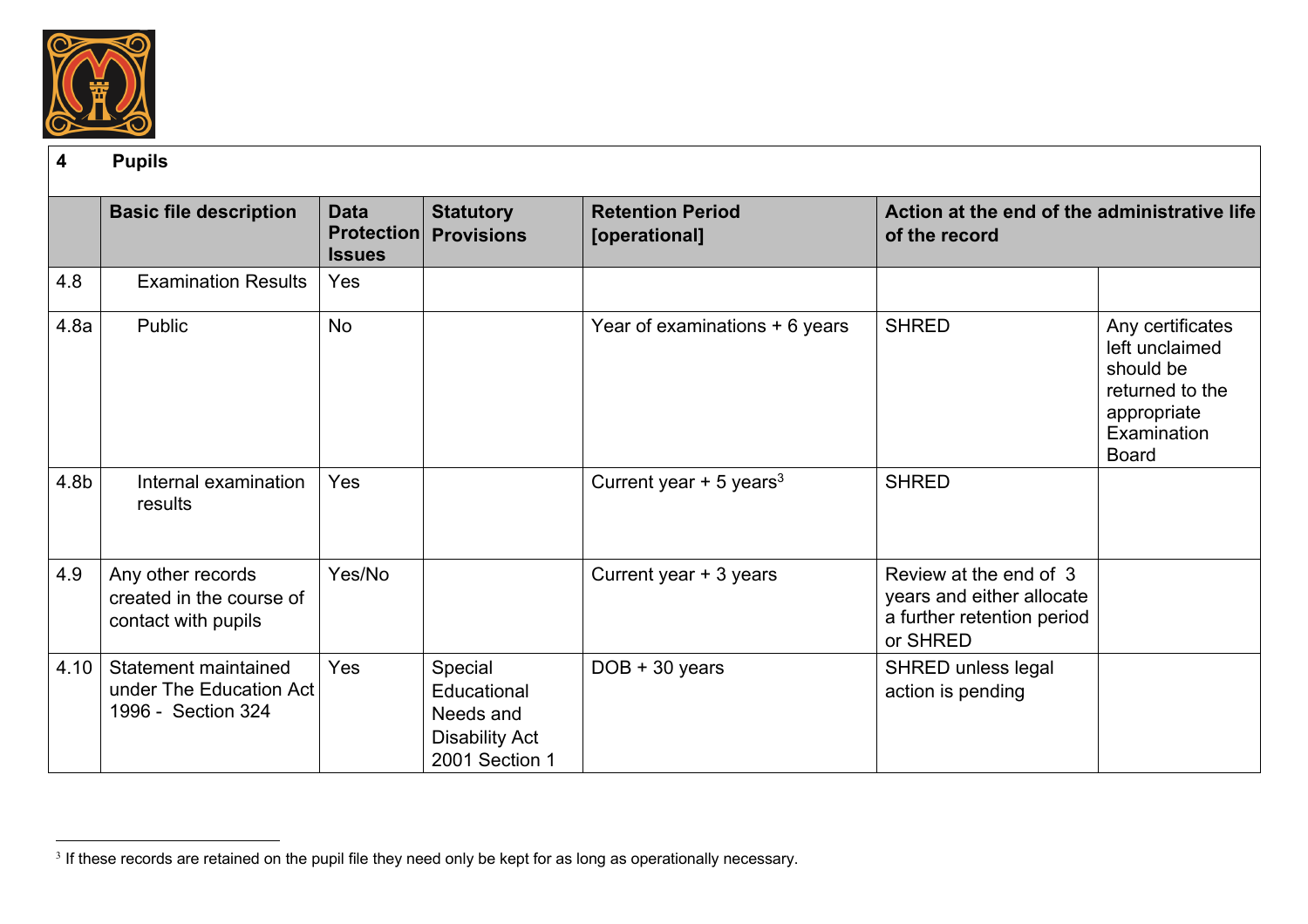

|      | <b>Basic file description</b>                                                                | <b>Data</b><br><b>Protection</b><br><b>Issues</b> | <b>Statutory</b><br><b>Provisions</b>                                           | <b>Retention Period</b><br>[operational]                                                                                    | Action at the end of the administrative life<br>of the record |
|------|----------------------------------------------------------------------------------------------|---------------------------------------------------|---------------------------------------------------------------------------------|-----------------------------------------------------------------------------------------------------------------------------|---------------------------------------------------------------|
| 4.11 | Proposed statement or<br>amended statement                                                   | Yes                                               | Special<br>Educational<br>Needs and<br><b>Disability Act</b><br>2001 Section 1  | $DOB + 30 years$                                                                                                            | SHRED unless legal<br>action is pending                       |
| 4.12 | Advice and information<br>to parents regarding<br>educational needs                          | <b>Yes</b>                                        | Special<br>Educational<br>Needs and<br><b>Disability Act</b><br>2001 Section 2  | Closure + 12 years                                                                                                          | SHRED unless legal<br>action is pending                       |
| 4.13 | <b>Accessibility Strategy</b>                                                                | Yes                                               | Special<br>Educational<br>Needs and<br><b>Disability Act</b><br>2001 Section 14 | Closure + 12 years                                                                                                          | SHRED unless legal<br>action is pending                       |
| 4.14 | <b>Children's SEN Files</b>                                                                  | <b>Yes</b>                                        |                                                                                 | DOB of pupil + 25 years then<br>review - it may be appropriate to<br>add an additional retention period<br>in certain cases | SHRED unless legal<br>action is pending                       |
| 4.15 | Parental permission<br>slips for school trips -<br>where there has been<br>no major incident | Yes                                               |                                                                                 | Conclusion of the trip                                                                                                      | <b>SHRED</b>                                                  |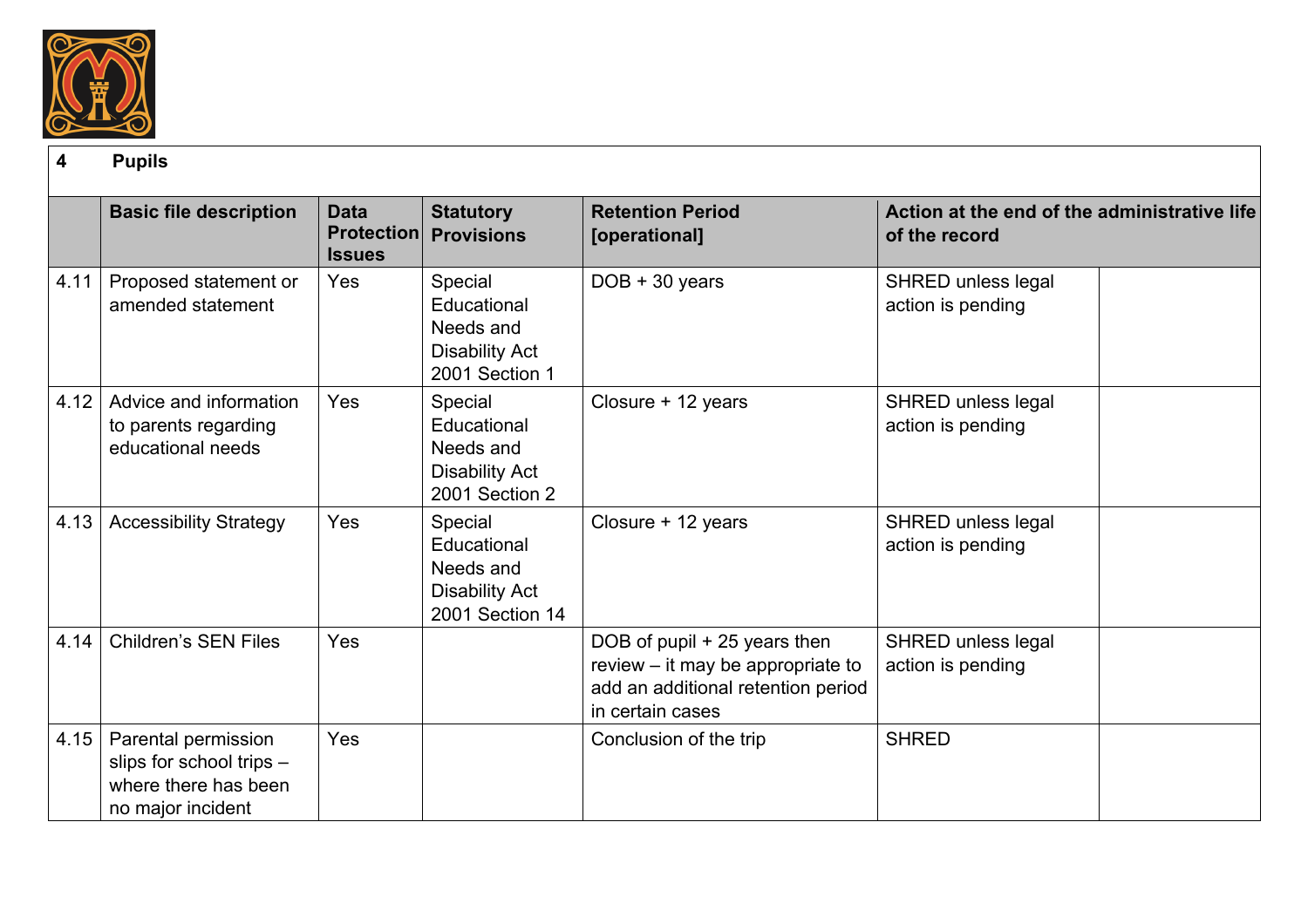

|      | <b>Basic file description</b>                                                                                                                  | <b>Data</b><br><b>Issues</b> | <b>Statutory</b><br><b>Protection Provisions</b>                                                            | <b>Retention Period</b><br>[operational]                                                                                                                                                         | Action at the end of the administrative life<br>of the record |                                    |
|------|------------------------------------------------------------------------------------------------------------------------------------------------|------------------------------|-------------------------------------------------------------------------------------------------------------|--------------------------------------------------------------------------------------------------------------------------------------------------------------------------------------------------|---------------------------------------------------------------|------------------------------------|
| 4.16 | Parental permission<br>slips for school trips -<br>where there has been a<br>major incident                                                    | Yes                          | <b>Limitation Act</b><br>1980                                                                               | DOB of the pupil involved in the<br>incident $+25$ years<br>The permission slips for all pupils<br>on the trip need to be retained to<br>show that the rules had been<br>followed for all pupils | <b>SHRED</b>                                                  |                                    |
| 4.17 | Records created by<br>schools to obtain<br>approval to run an<br><b>Educational Visit outside</b><br>the Classroom - Primary<br><b>Schools</b> | N                            | 3 part<br>supplement to<br>the Health &<br>Safety of Pupils<br>on Educational<br>Visits (HASPEV)<br>(1998). | Date of visit $+$ 14 years <sup>4</sup>                                                                                                                                                          |                                                               | <b>SHRED or delete</b><br>securely |

 <sup>4</sup> This retention period has been set in agreement with the Safeguarding Children's Officer for Wales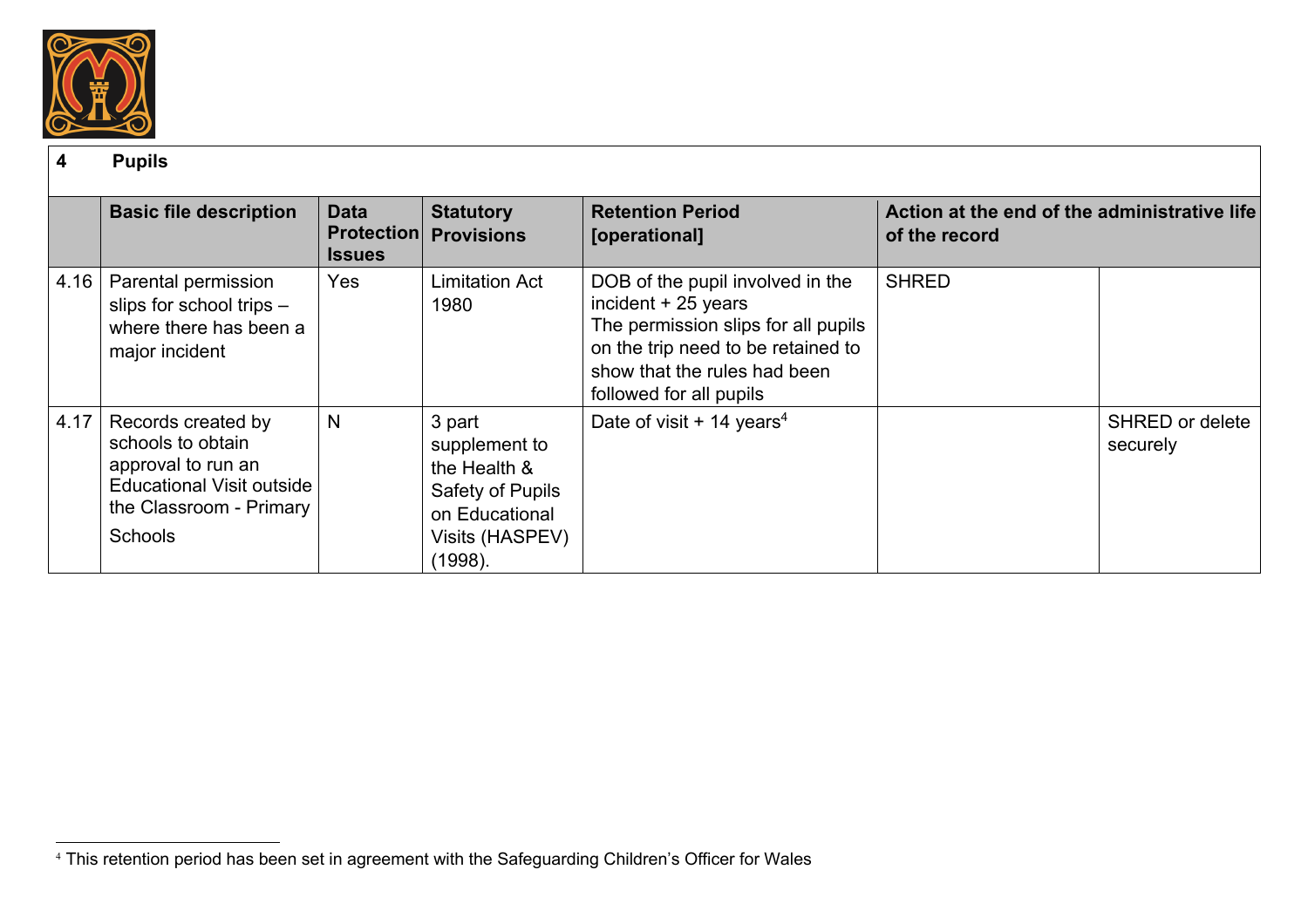

#### **5 Curriculum**

|      | <b>Basic file</b><br>description | <b>Data</b><br><b>Protection</b><br><b>Issues</b> | <b>Statutory</b><br><b>Provisions</b> | <b>Retention Period</b><br>[operational] | Action at the end of the administrative life of the record                                                            |
|------|----------------------------------|---------------------------------------------------|---------------------------------------|------------------------------------------|-----------------------------------------------------------------------------------------------------------------------|
| 5.1  | Curriculum<br>development        | <b>No</b>                                         |                                       | Current year $+6$<br>years               | <b>SHRED</b>                                                                                                          |
| 5.2  | Curriculum returns               | <b>No</b>                                         |                                       | Current year $+3$<br>years               | <b>SHRED</b>                                                                                                          |
| 5.3  | School syllabus                  | <b>No</b>                                         |                                       | Current year + 1<br>vear                 | It may be appropriate to review these records at the end of each<br>year and allocate a new retention period or SHRED |
| 5.4  | Schemes of work                  | <b>No</b>                                         |                                       | Current year + 1<br>year                 | It may be appropriate to review these records at the end of each<br>year and allocate a new retention period or SHRED |
| 5.5  | Timetable                        | <b>No</b>                                         |                                       | Current year + 1<br>year                 | It may be appropriate to review these records at the end of each<br>year and allocate a new retention period or SHRED |
| 5.6  | Class record<br>books            | <b>No</b>                                         |                                       | Current year + 1<br>year                 | It may be appropriate to review these records at the end of each<br>year and allocate a new retention period or SHRED |
| 5.7  | <b>Mark Books</b>                | <b>No</b>                                         |                                       | Current year + 1<br>year                 | It may be appropriate to review these records at the end of each<br>year and allocate a new retention period or SHRED |
| 5.8  | Record of<br>homework set        | <b>No</b>                                         |                                       | Current year + 1<br>year                 | It may be appropriate to review these records at the end of each<br>year and allocate a new retention period or SHRED |
| 5.9  | Pupils' work                     | <b>No</b>                                         |                                       | Current year + 1<br>year                 | It may be appropriate to review these records at the end of each<br>year and allocate a new retention period or SHRED |
| 5.10 | Examination<br>results           | Yes                                               |                                       | Current year $+6$<br>years               | <b>SHRED</b>                                                                                                          |
| 5.11 | Test records                     | Yes                                               |                                       | Current year $+6$<br>years               | <b>SHRED</b>                                                                                                          |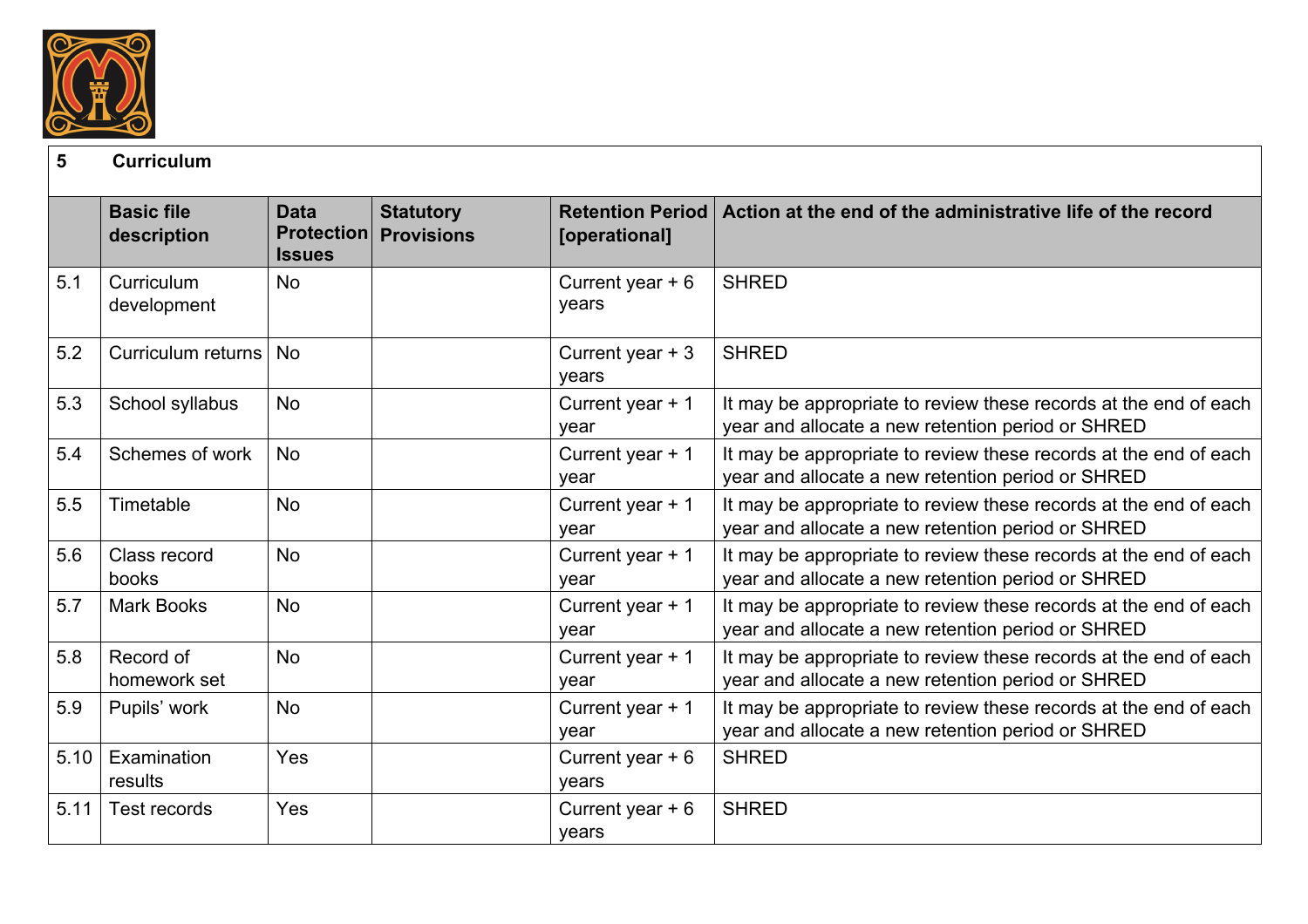

## **6 Personnel Records held in Schools**

|                  | <b>Basic file description</b>                                   | <b>Data</b><br><b>Protection</b><br><b>Issues</b> | <b>Statutory Provisions</b>                                                                                                                                                                                   | <b>Retention Period</b><br>[operational]                                                                   | Action at the end of<br>the administrative<br>life of the record |  |  |
|------------------|-----------------------------------------------------------------|---------------------------------------------------|---------------------------------------------------------------------------------------------------------------------------------------------------------------------------------------------------------------|------------------------------------------------------------------------------------------------------------|------------------------------------------------------------------|--|--|
| 6.1              | Timesheets, sick pay                                            | Yes                                               | <b>Financial Regulations</b>                                                                                                                                                                                  | Current year + 6 years                                                                                     | <b>SHRED</b>                                                     |  |  |
| 6.2              | <b>Staff Personal files</b>                                     | Yes                                               |                                                                                                                                                                                                               | Termination + 7 years                                                                                      | <b>SHRED</b>                                                     |  |  |
| 6.3              | Interview notes and recruitment<br>records                      | Yes                                               |                                                                                                                                                                                                               | Date of interview $+6$ months                                                                              | <b>SHRED</b>                                                     |  |  |
| 6.4              | Pre-employment vetting<br>information (including<br>DBS checks) | <b>No</b>                                         | <b>DBS</b> guidelines                                                                                                                                                                                         | Date of check $+6$ months                                                                                  | <b>SHRED</b><br>[by the designated]<br>member of staff           |  |  |
| 6.5              | <b>Disciplinary Proceedings</b>                                 | Yes                                               | Where the warning relates to child protection issues see 1.2. If the disciplinary<br>proceedings relate to a child protection matter please contact your safeguarding<br>children officer for further advice. |                                                                                                            |                                                                  |  |  |
| 6.5a             | Oral warning                                                    |                                                   |                                                                                                                                                                                                               | Date of warning $+6$ months                                                                                | SHRED <sup>5</sup>                                               |  |  |
| 6.5 <sub>b</sub> | Written warning - level one                                     |                                                   |                                                                                                                                                                                                               | Date of warning $+ 6$ months                                                                               | <b>SHRED</b>                                                     |  |  |
| 6.5c             | Written warning - level two                                     |                                                   |                                                                                                                                                                                                               | Date of warning + 12 months                                                                                | <b>SHRED</b>                                                     |  |  |
| 6.5d             | Final warning                                                   |                                                   |                                                                                                                                                                                                               | Date of warning + 18 months                                                                                | <b>SHRED</b>                                                     |  |  |
| 6.5e             | Case not found                                                  |                                                   |                                                                                                                                                                                                               | If child protection related please see 1.2<br>otherwise shred immediately at the<br>conclusion of the case | <b>SHRED</b>                                                     |  |  |

 $5$  If this is placed on a personal file it must be weeded from the file.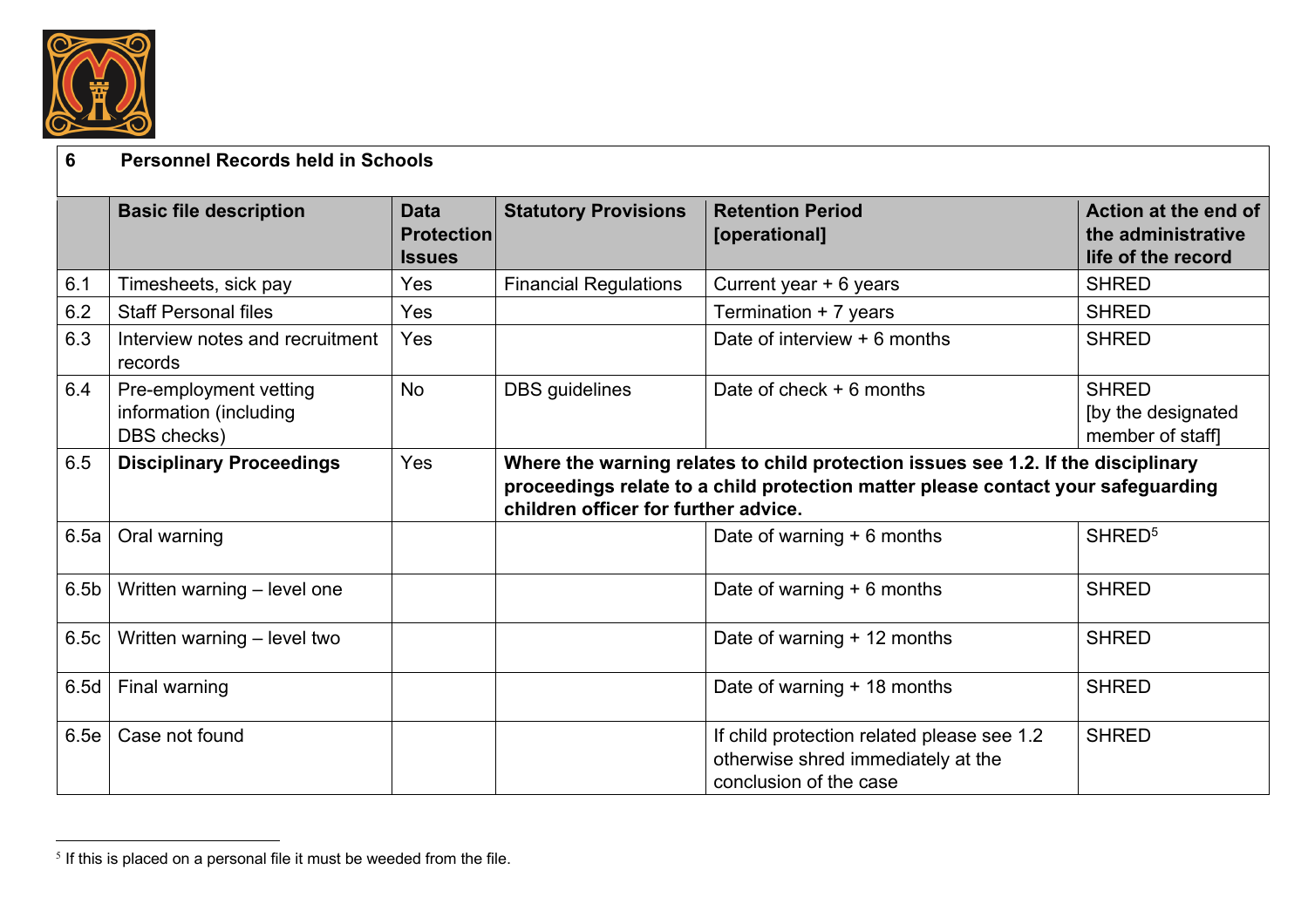

## **6 Personnel Records held in Schools**

|      | <b>Basic file description</b>                                                                               | <b>Data</b><br><b>Protection</b><br><b>Issues</b> | <b>Statutory Provisions</b>                                                                               | <b>Retention Period</b><br>[operational]                                                                                                                                                                                          | Action at the end of<br>the administrative<br>life of the record |
|------|-------------------------------------------------------------------------------------------------------------|---------------------------------------------------|-----------------------------------------------------------------------------------------------------------|-----------------------------------------------------------------------------------------------------------------------------------------------------------------------------------------------------------------------------------|------------------------------------------------------------------|
| 6.7  | Annual appraisal/assessment<br>records                                                                      | <b>No</b>                                         |                                                                                                           | Current year + 5 years                                                                                                                                                                                                            | <b>SHRED</b>                                                     |
| 6.8  | Salary documentation                                                                                        | Yes                                               |                                                                                                           | Last date of employment + 85 years                                                                                                                                                                                                | <b>SHRED</b>                                                     |
| 6.9  | Maternity pay records                                                                                       | Yes                                               | Statutory Maternity Pay<br>(General) Regulations<br>1986 (SI 1986/1960),<br>revised 1999 (SI<br>1999/567) | Current year, +3yrs                                                                                                                                                                                                               | <b>SHRED</b>                                                     |
| 6.10 | Records held under Retirement<br><b>Benefits Schemes (Information</b><br>Powers) Regulations 1995           | Yes                                               | Retirement<br><b>Benefits Schemes</b><br>(Information Powers)<br>Regulations 1995                         | Current year + 6 years                                                                                                                                                                                                            | <b>SHRED</b>                                                     |
| 6.11 | Proofs of identity collected as<br>part of the process of checking<br>"portable" enhanced DBS<br>disclosure | Yes                                               |                                                                                                           | Where possible these should be checked and a note kept of what<br>was seen and what has been checked. If it is felt necessary to<br>keep copy documentation then this should be placed on the<br>member of staff's personal file. |                                                                  |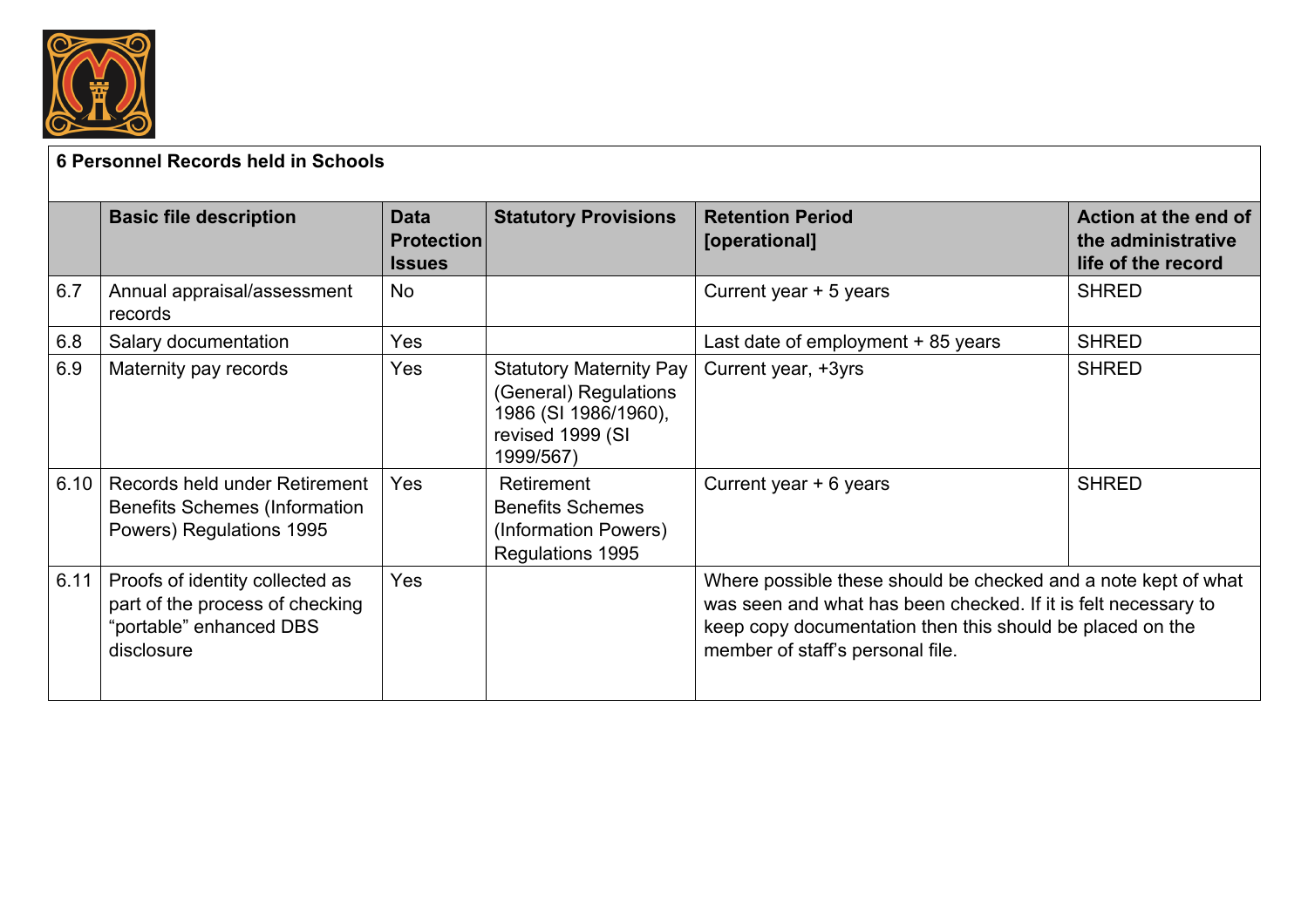

## **7 Health and Safety**

|                  | <b>Basic file description</b>                                                                                          | <b>Data</b><br><b>Protection</b><br><b>Issues</b> | <b>Statutory Provisions</b>                                                                                                                                            | <b>Retention Period</b><br>[operational]                                                             | Action at the end of<br>the administrative life<br>of the record |
|------------------|------------------------------------------------------------------------------------------------------------------------|---------------------------------------------------|------------------------------------------------------------------------------------------------------------------------------------------------------------------------|------------------------------------------------------------------------------------------------------|------------------------------------------------------------------|
| 7.1              | <b>Accessibility Plans</b>                                                                                             |                                                   | <b>Disability Discrimination Act</b>                                                                                                                                   | Current year $+ 6$ years                                                                             | <b>SHRED</b>                                                     |
| 7.2              | <b>Accident Reporting</b>                                                                                              |                                                   | Social Security (Claims and<br>Payments) Regulations 1979<br><b>Regulation 25. Social Security</b><br>Administration Act 1992 Section 8.<br><b>Limitation Act 1980</b> |                                                                                                      |                                                                  |
| 7.2a             | Adults                                                                                                                 | Yes                                               | <b>Always send to CCBC for</b>                                                                                                                                         | Date of incident $+7$ years                                                                          | <b>SHRED</b>                                                     |
| 7.2 <sub>b</sub> | Children                                                                                                               | <b>Yes</b>                                        | retention.                                                                                                                                                             | DOB of child $+25$ years <sup>6</sup>                                                                | <b>SHRED</b>                                                     |
| 7.3              | <b>COSHH</b>                                                                                                           |                                                   |                                                                                                                                                                        | Current year + 10 years<br>[where appropriate an<br>additional retention period<br>may be allocated] | <b>SHRED</b>                                                     |
| 7.4              | Incident reports                                                                                                       | <b>Yes</b>                                        |                                                                                                                                                                        | Current year + 20 years                                                                              | <b>SHRED</b>                                                     |
| 7.5              | <b>Policy Statements</b>                                                                                               |                                                   |                                                                                                                                                                        | Date of expiry + 1 year                                                                              | <b>SHRED</b>                                                     |
| 7.6              | <b>Risk Assessments</b>                                                                                                |                                                   |                                                                                                                                                                        | Current year + 3 years                                                                               | <b>SHRED</b>                                                     |
| 7.7              | Process of monitoring of areas<br>where employees and persons<br>are likely to have become in<br>contact with asbestos |                                                   |                                                                                                                                                                        | Last action $+40$ years                                                                              | <b>SHRED</b>                                                     |

<sup>&</sup>lt;sup>6</sup> A child may make a claim for negligence for 7 years from their 18<sup>th</sup> birthday. To ensure that all records are kept until the pupil reaches the age of 25 this retention period has been applied.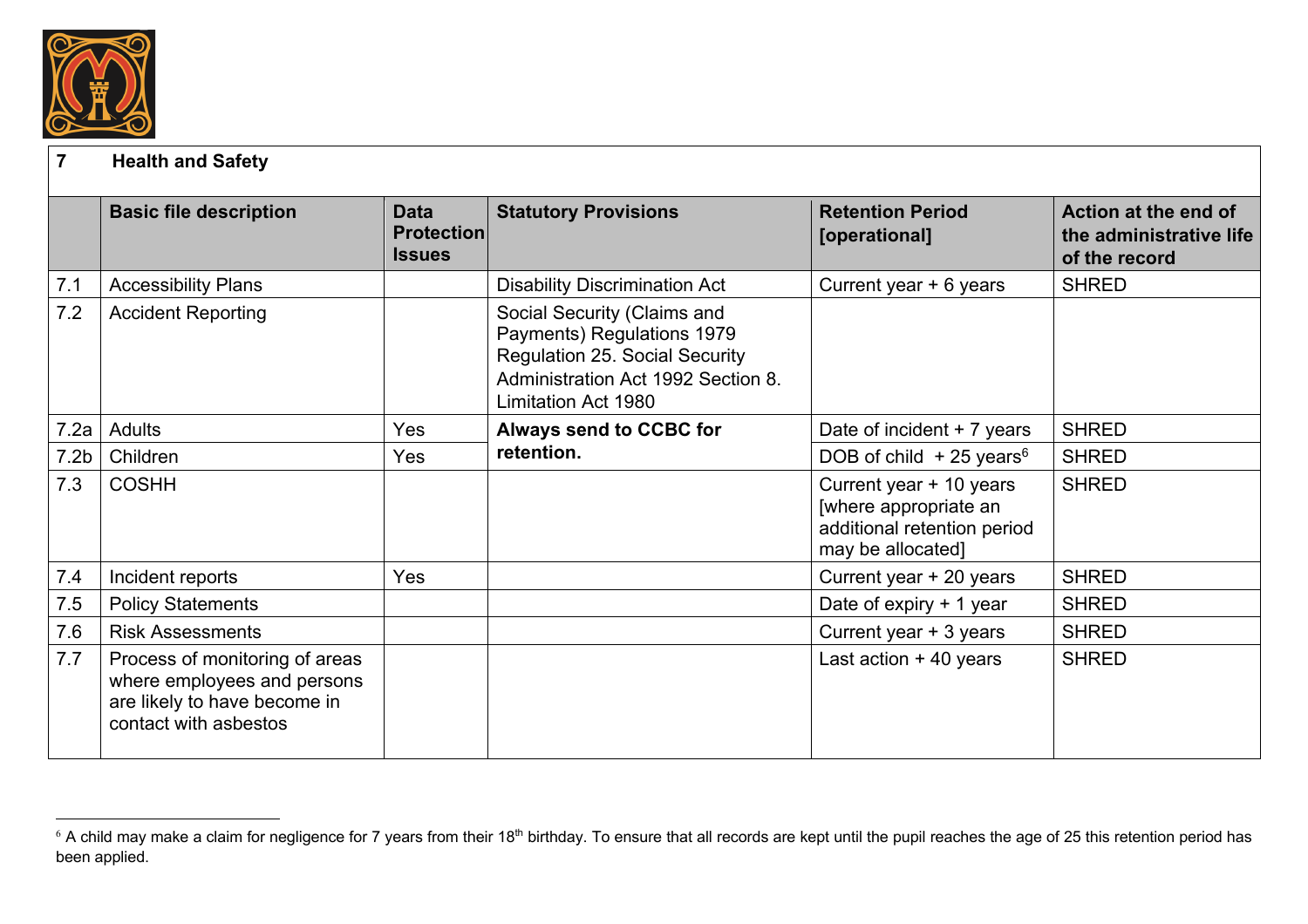

## **7 Health and Safety**

|     | <b>Basic file description</b>                                                                                         | <b>Data</b><br><b>Protection</b><br><b>Issues</b> | <b>Statutory Provisions</b> | <b>Retention Period</b><br>[operational] | Action at the end of<br>the administrative life<br>of the record |
|-----|-----------------------------------------------------------------------------------------------------------------------|---------------------------------------------------|-----------------------------|------------------------------------------|------------------------------------------------------------------|
| 7.8 | Process of monitoring of areas<br>where employees and persons<br>are likely to have come in<br>contact with radiation |                                                   |                             | Last action $+50$ years                  | <b>SHRED</b>                                                     |
| 7.9 | Fire Precautions log books                                                                                            |                                                   |                             | Current year $+ 6$ years                 | <b>SHRED</b>                                                     |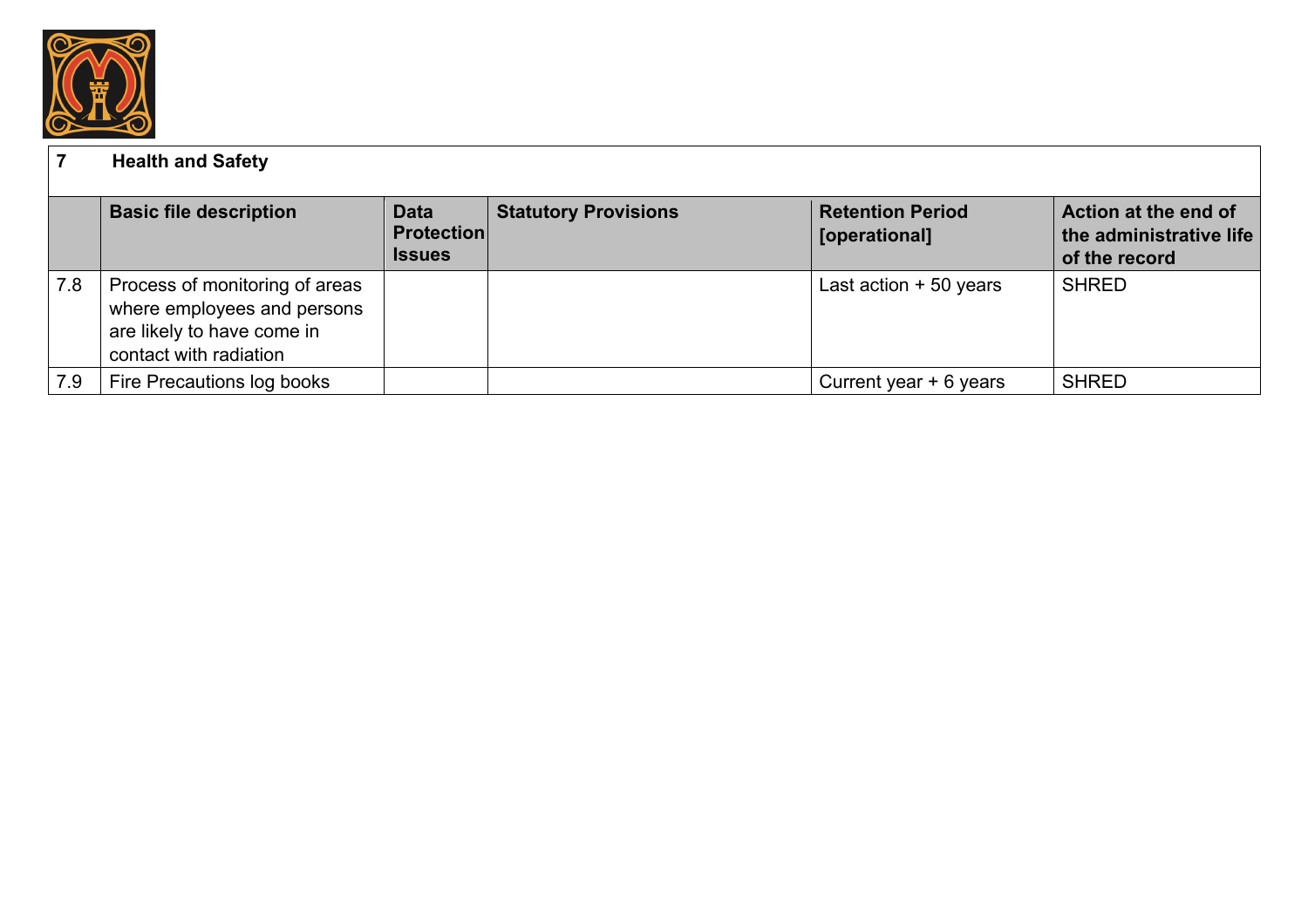

## **8 Administrative**

|     | <b>Basic file description</b>              | <b>Data</b><br><b>Protection</b><br><b>Issues</b> | <b>Statutory</b><br><b>Provisions</b> | <b>Retention Period</b><br>[operational] |                                                                    | Action at the end of the administrative life of the record |
|-----|--------------------------------------------|---------------------------------------------------|---------------------------------------|------------------------------------------|--------------------------------------------------------------------|------------------------------------------------------------|
| 8.1 | <b>Employer's Liability</b><br>certificate |                                                   |                                       | Closure of<br>thel<br>school + 40 years  | <b>SHRED</b>                                                       |                                                            |
| 8.2 | Inventories of equipment<br>and furniture  |                                                   |                                       | Current year $+6$<br>years               | <b>SHRED</b>                                                       |                                                            |
| 8.3 | <b>General file series</b>                 |                                                   |                                       | Current year $+7$<br>years               | Review to see whether a<br>further retention period is<br>required | <b>Transfer to Archives</b>                                |
| 8.4 | School brochure or<br>prospectus           |                                                   |                                       | Current year $+3$<br>years               | <b>SHRED</b>                                                       |                                                            |
| 8.5 | <b>Circulars</b><br>(staff/parents/pupils) |                                                   |                                       | Current year + 1<br>year                 | <b>SHRED</b>                                                       |                                                            |
| 8.6 | Newsletters, Letters                       |                                                   |                                       | Current year + 1<br>year                 | Review to see whether a<br>further retention period is<br>required | <b>SHRED</b>                                               |
| 8.7 | Visitors book                              |                                                   |                                       | Current year $+2$<br>years               | Review to see whether a<br>further retention period is<br>required | <b>SHRED</b>                                               |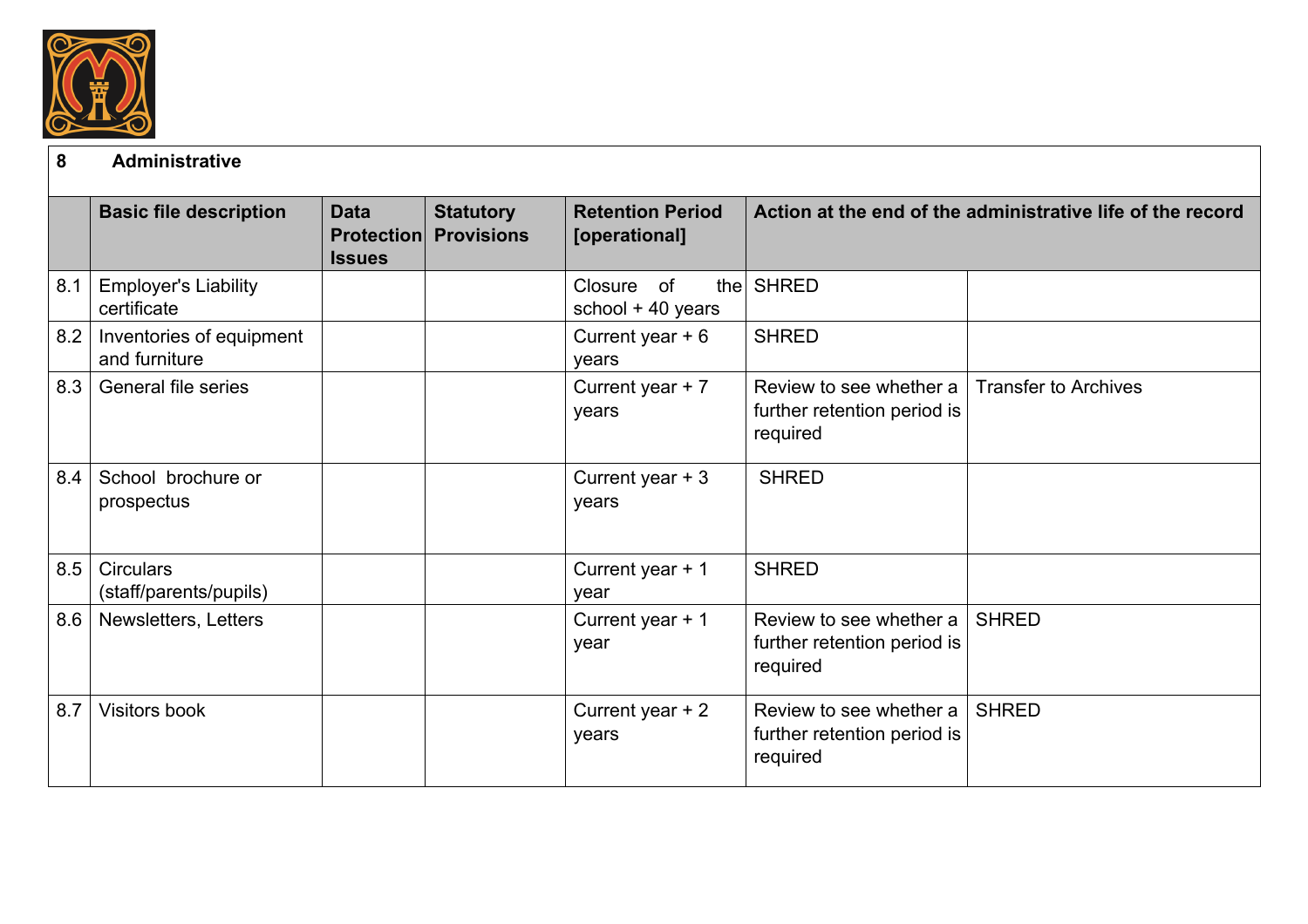

#### **9 Finance**

|                  | <b>Basic file description</b>                                                         | <b>Data</b><br><b>Protection</b><br><b>Issues</b> | <b>Statutory</b><br><b>Provisions</b> | <b>Retention Period</b><br>[operational] | record                                                                | Action at the end of the administrative life of the |
|------------------|---------------------------------------------------------------------------------------|---------------------------------------------------|---------------------------------------|------------------------------------------|-----------------------------------------------------------------------|-----------------------------------------------------|
| 9.1              | <b>Annual Accounts</b>                                                                |                                                   | Financial<br>Regulations              | Current year $+6$<br>years               | <b>CCBC</b>                                                           | Offer to the Archives                               |
| 9.2              | Loans and grants                                                                      |                                                   | Financial<br>Regulations              | Current year $+6$<br>years               | Review to see<br>whether a further<br>retention period is<br>required | <b>CCBC</b>                                         |
| 9.3              | Contracts                                                                             |                                                   |                                       |                                          |                                                                       |                                                     |
| 9.3a             | Under signature                                                                       |                                                   |                                       | Contract completion<br>date $+6$ years   | <b>SHRED</b>                                                          |                                                     |
| 9.3 <sub>b</sub> | Monitoring records                                                                    |                                                   |                                       | Current year + 2<br>years                | <b>SHRED</b>                                                          |                                                     |
| 9.4              | Orders                                                                                |                                                   |                                       | Current year $+6$<br>years               | <b>SHRED</b>                                                          |                                                     |
| 9.5              | Budget reports, budget<br>monitoring etc                                              |                                                   |                                       | Current year $+6$<br>years               | <b>SHRED</b>                                                          |                                                     |
| 9.6              | Invoice, receipts and other<br>records covered by the<br><b>Financial Regulations</b> |                                                   | Financial<br><b>Regulations</b>       | Current year $+6$<br>years               | <b>SHRED</b>                                                          |                                                     |
| 9.7              | Annual Budget and background<br>papers                                                |                                                   |                                       | Current year $+6$<br>years               | <b>SHRED</b>                                                          |                                                     |
| 9.8              | Order books and requisitions                                                          |                                                   |                                       | Current year $+6$<br>years               | <b>SHRED</b>                                                          |                                                     |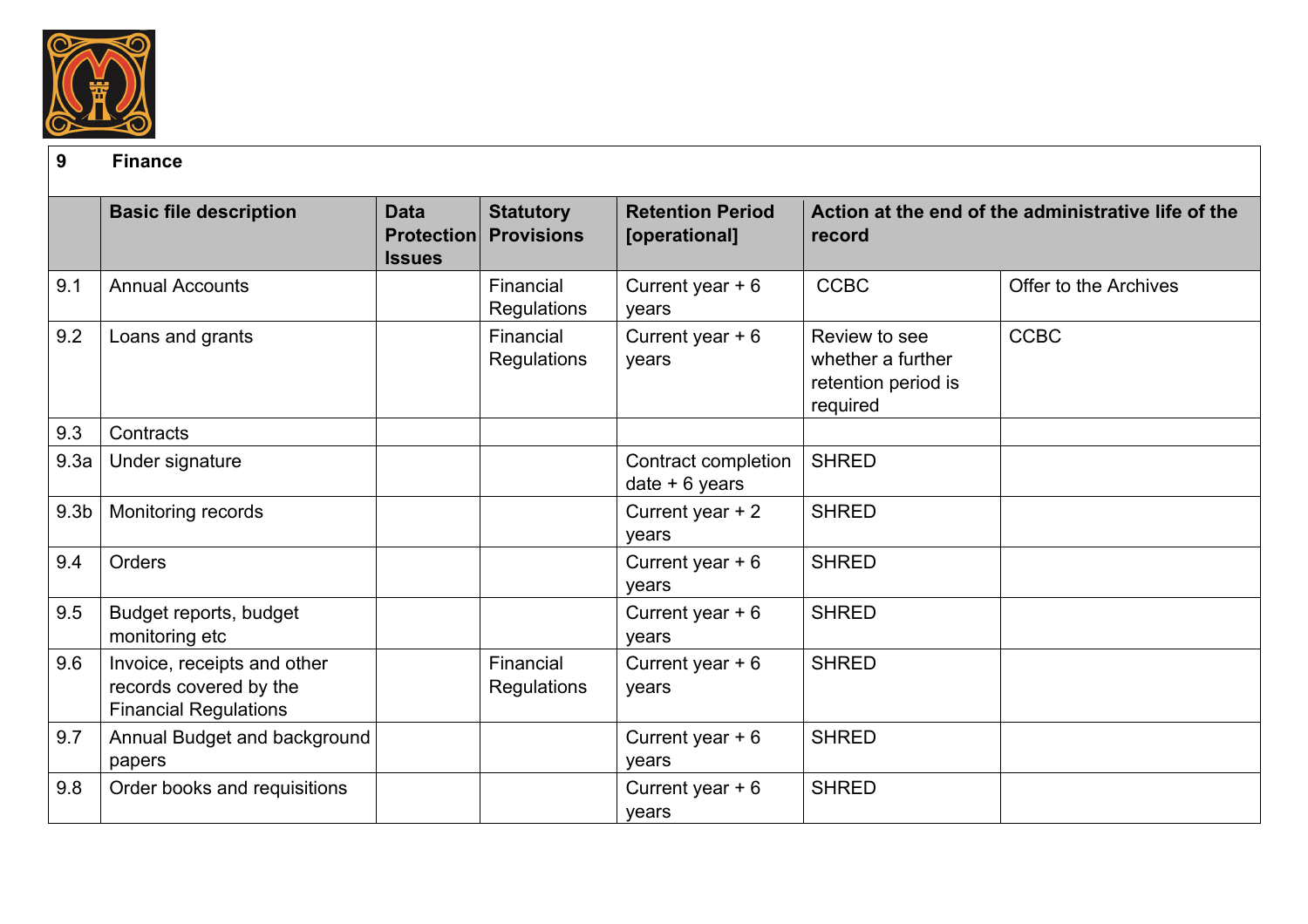

#### **9 Finance**

|      | <b>Basic file description</b>                               | <b>Data</b><br><b>Prot</b><br><b>Issues</b> | <b>Statutory</b><br><b>Provisions</b> | <b>Retention Period</b><br>[operational] | record       | Action at the end of the administrative life of the |
|------|-------------------------------------------------------------|---------------------------------------------|---------------------------------------|------------------------------------------|--------------|-----------------------------------------------------|
| 9.9  | <b>Delivery Documentation</b>                               |                                             |                                       | Current year $+6$<br>years               | <b>SHRED</b> |                                                     |
| 9.10 | Debtors' Records                                            |                                             | <b>Limitation Act</b><br>1980         | Current year $+6$<br>years               | <b>SHRED</b> |                                                     |
| 9.11 | School Fund - Cheque books                                  |                                             |                                       | Current year $+6$<br>years               | <b>SHRED</b> |                                                     |
| 9.12 | School Fund - Paying in books                               |                                             |                                       | Current year $+6$<br>years then review   | <b>SHRED</b> |                                                     |
| 9.13 | School Fund - Ledger                                        |                                             |                                       | Current year $+6$<br>years then review   | <b>SHRED</b> |                                                     |
| 9.14 | School Fund - Invoices                                      |                                             |                                       | Current year $+6$<br>years then review   | <b>SHRED</b> |                                                     |
| 9.15 | School Fund - Receipts                                      |                                             |                                       | Current year $+6$<br>years               | <b>SHRED</b> |                                                     |
| 9.16 | School Fund - Bank statements                               |                                             |                                       | Current year $+6$<br>years then review   | <b>SHRED</b> |                                                     |
| 9.17 | School Fund - School Daily<br>income books                  |                                             |                                       | Current year $+6$<br>years then review   | <b>SHRED</b> |                                                     |
| 9.18 | Applications for free school<br>meals, travel, uniforms etc |                                             |                                       | Whilst child at<br>school                | <b>SHRED</b> |                                                     |
| 9.19 | Student grant applications                                  |                                             |                                       | Current year $+3$<br>years               | <b>SHRED</b> |                                                     |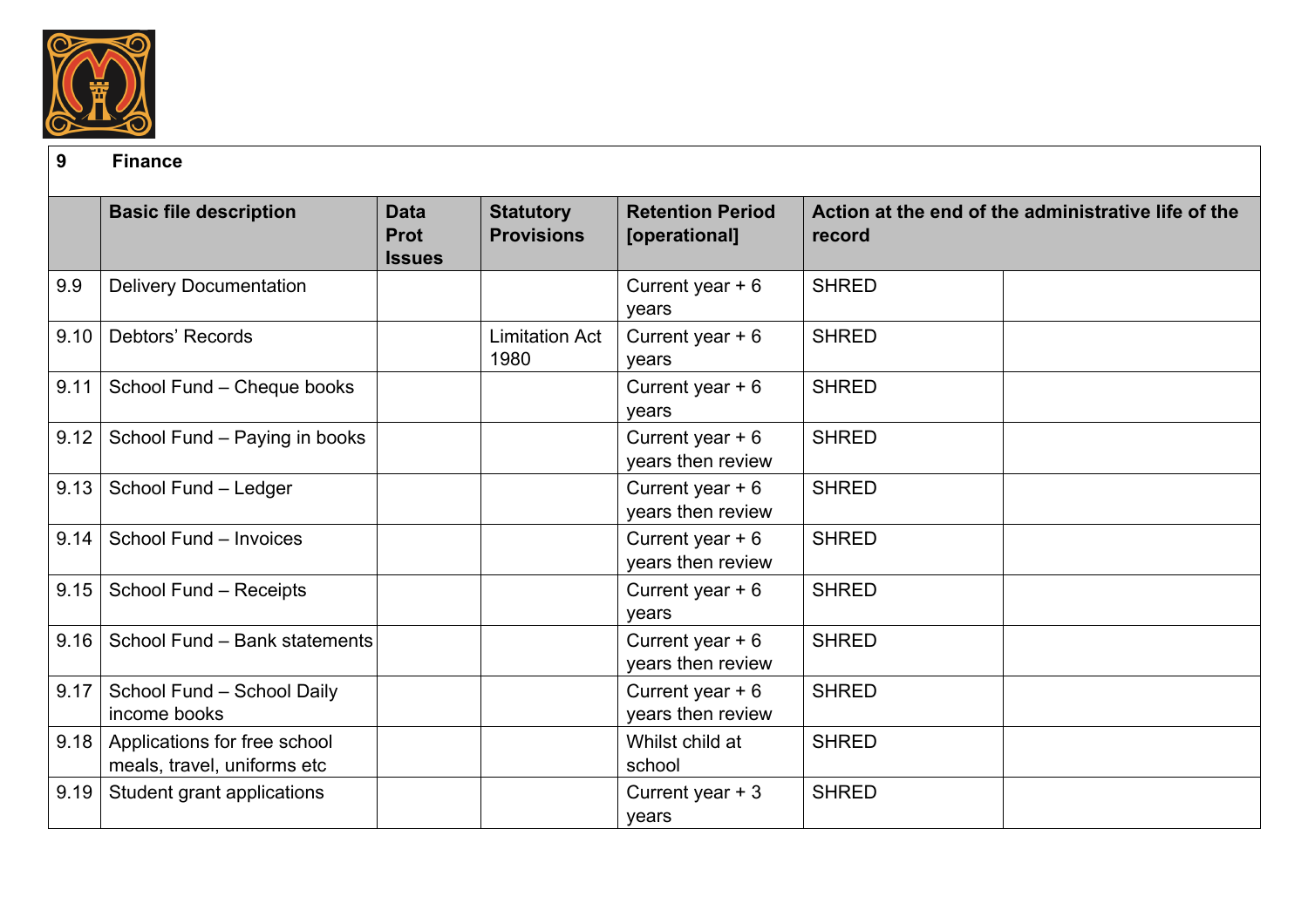

#### **9 Finance**

|      | <b>Basic file description</b> | <b>Data</b><br><b>Issues</b> | <b>Statutory</b><br><b>Protection Provisions</b> | <b>Retention Period</b><br>[operational] | record       | Action at the end of the administrative life of the |
|------|-------------------------------|------------------------------|--------------------------------------------------|------------------------------------------|--------------|-----------------------------------------------------|
| 9.20 | Free school meals registers   | Yes                          | Financial<br>Regulations                         | Current year $+6$<br>years               | <b>SHRED</b> |                                                     |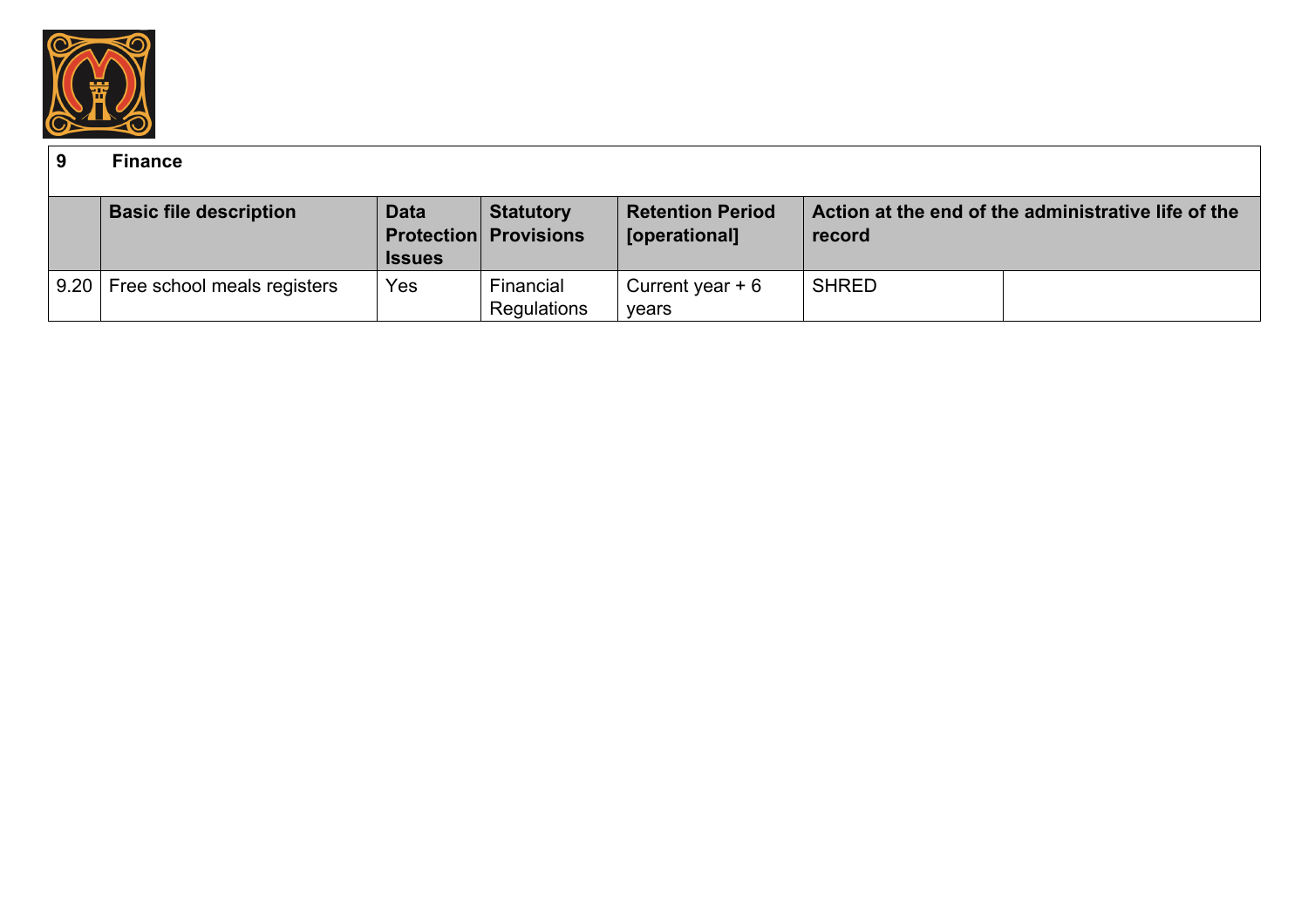

## **10 Property**

|      | <b>Basic file description</b>                 | <b>Data</b><br><b>Protection</b><br><b>Issues</b> | <b>Statutory</b><br><b>Provisions</b> | <b>Retention</b><br><b>Period</b><br>[operational] | Action at the end of the administrative life of the record                                                    |                                                           |
|------|-----------------------------------------------|---------------------------------------------------|---------------------------------------|----------------------------------------------------|---------------------------------------------------------------------------------------------------------------|-----------------------------------------------------------|
| 10.1 | <b>Title Deeds</b>                            |                                                   |                                       | Permanent                                          | Permanent these should follow the<br>property unless the property has<br>been registered at the Land Registry | Offer to Archives if the<br>deeds are no longer<br>needed |
| 10.2 | Plans                                         |                                                   |                                       | Permanent                                          | Retain in school whilst operational                                                                           | Offer to Archives <sup>7</sup>                            |
| 10.3 | Maintenance and<br>contractors                |                                                   | Financial<br>Regulations              | Current year $+6$<br>years                         | <b>SHRED</b>                                                                                                  |                                                           |
| 10.4 | Leases                                        |                                                   |                                       | Expiry of lease +<br>6 years                       | <b>SHRED</b>                                                                                                  |                                                           |
| 10.5 | Lettings                                      |                                                   |                                       | Current year $+3$<br>years                         | <b>SHRED</b>                                                                                                  |                                                           |
| 10.6 | Burglary, theft and<br>vandalism report forms |                                                   |                                       | Current year $+6$<br>years                         | <b>SHRED</b>                                                                                                  |                                                           |
| 10.7 | Maintenance log books                         |                                                   |                                       | Last entry $+10$<br>years                          | <b>SHRED</b>                                                                                                  |                                                           |
| 10.8 | <b>Contractors' Reports</b>                   |                                                   |                                       | Current year $+6$<br>years                         | <b>SHRED</b>                                                                                                  |                                                           |

<sup>7</sup> If the property has been sold for private housing then the archives service will embargo these records for an appropriate period of time to prevent them being used to plan or carry out a crime.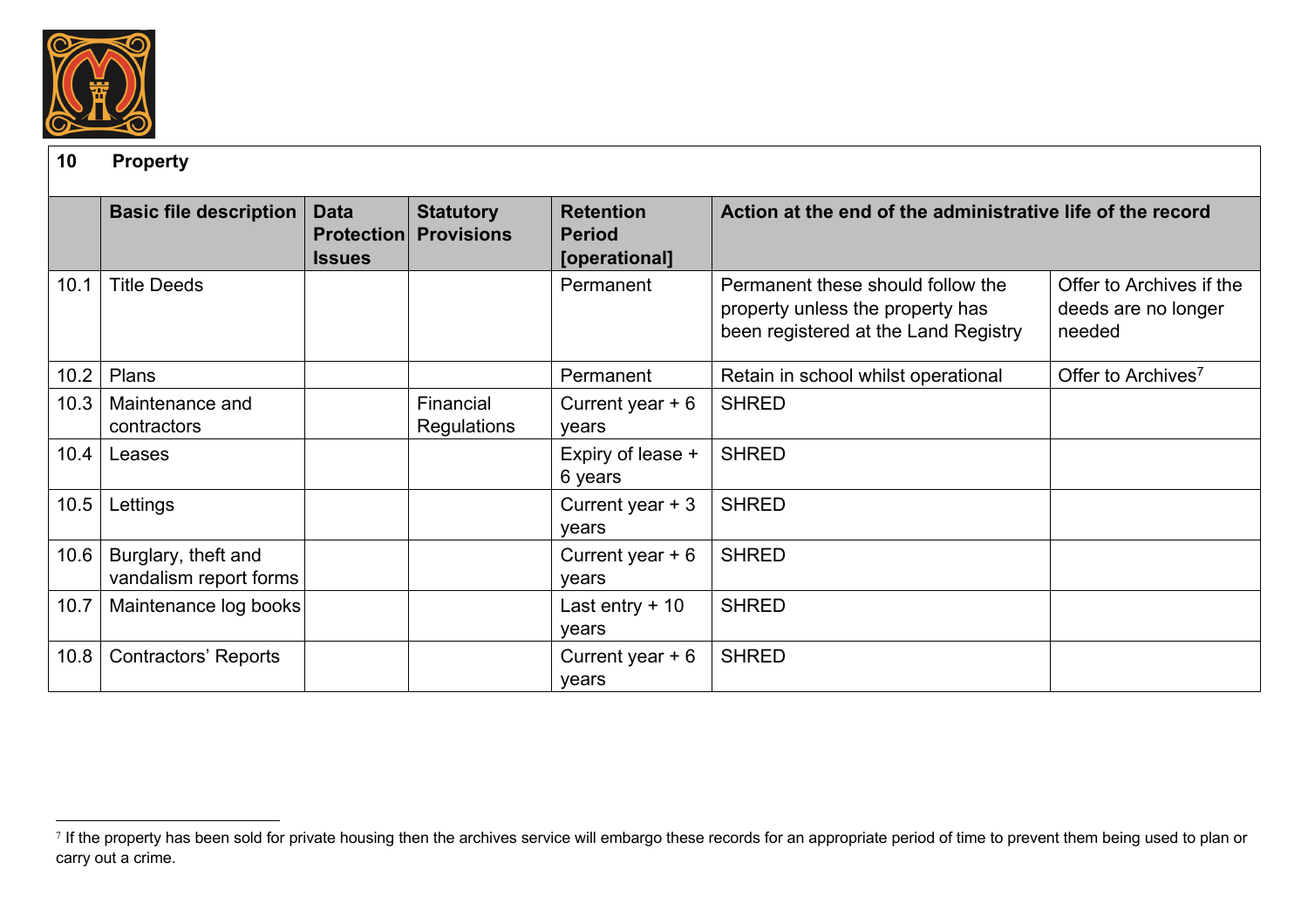

# **11 Local Education Authority**

|      | <b>Basic file</b><br>description    | <b>Data</b><br><b>Issues</b> | <b>Statutory</b><br><b>Protection Provisions</b> | <b>Retention Period</b><br>[operational] | Action at the end of the administrative life of the record         |              |
|------|-------------------------------------|------------------------------|--------------------------------------------------|------------------------------------------|--------------------------------------------------------------------|--------------|
| 11.1 | Junior transfer<br>sheets (Infants) | Yes                          |                                                  | Current year $+2$<br>vears               | <b>SHRED</b>                                                       |              |
| 11.2 | Attendance returns                  | Yes                          |                                                  | Current year $+1$<br>year                | <b>SHRED</b>                                                       |              |
| 11.3 | <b>Circulars from LEA</b>           |                              |                                                  | Whilst required<br>operationally         | Review to see whether a<br>further retention period is<br>required | <b>SHRED</b> |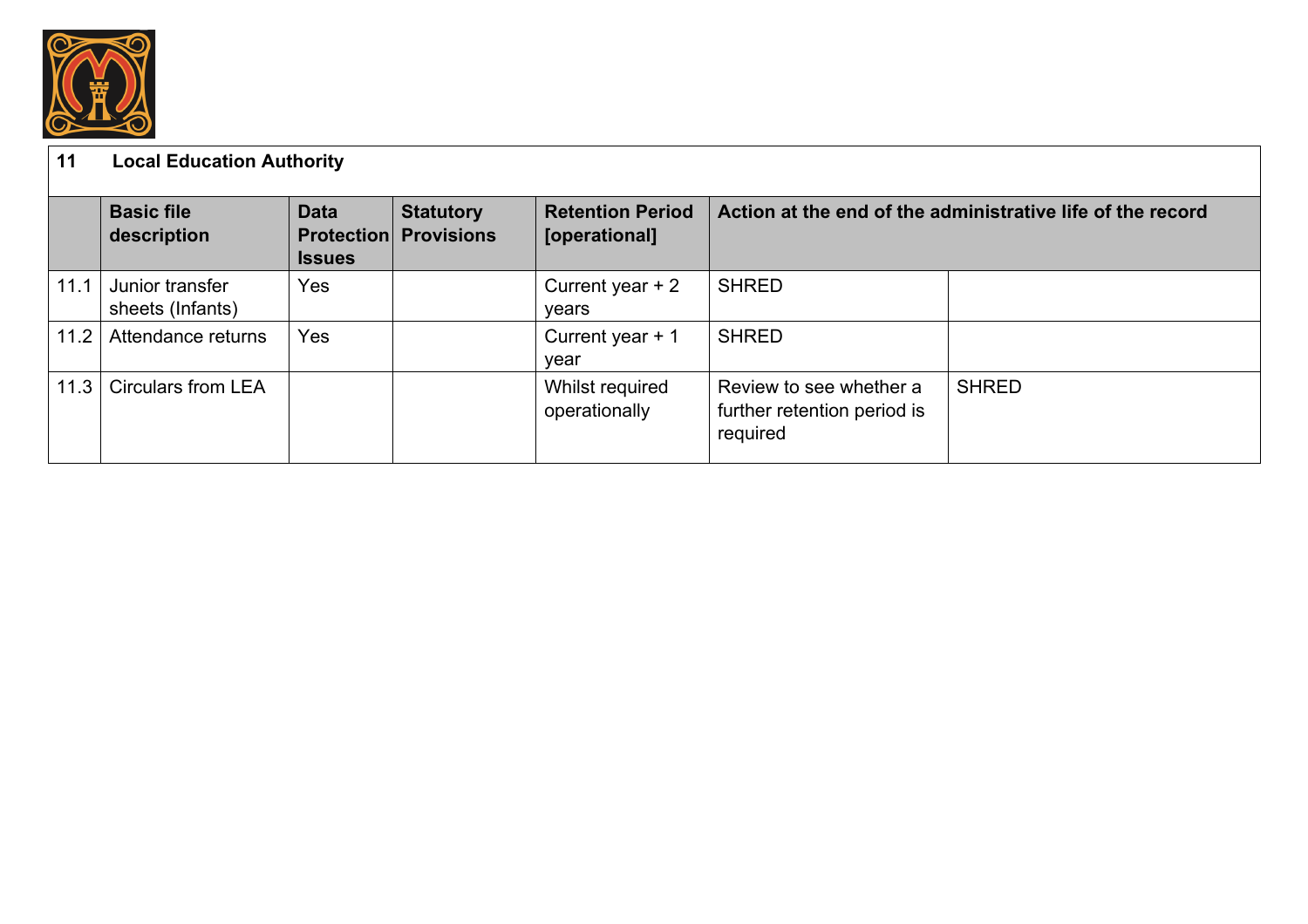

## **12 Department for Children, Schools and Families**

|      | <b>Basic file description</b>                                             | <b>Data</b><br><b>Protection</b><br><b>Issues</b> | <b>Statutory</b><br><b>Provisions</b> | <b>Retention Period</b><br>[operational]                   | record                                                             | Action at the end of the administrative life of the |
|------|---------------------------------------------------------------------------|---------------------------------------------------|---------------------------------------|------------------------------------------------------------|--------------------------------------------------------------------|-----------------------------------------------------|
| 12.1 | HMI reports                                                               |                                                   |                                       | As long as the school<br>requires.                         | <b>SHRED</b>                                                       |                                                     |
| 12.2 | <b>ESTYN</b> reports and<br>papers                                        |                                                   |                                       | Replace former report<br>with any new inspection<br>report | Review to see whether<br>a further retention<br>period is required | <b>SHRED</b>                                        |
| 12.3 | Returns                                                                   |                                                   |                                       | Current year $+ 6$ years                                   | <b>SHRED</b>                                                       |                                                     |
| 12.4 | Circulars from<br>Department for Children,<br><b>Schools and Families</b> |                                                   |                                       | Whilst operationally<br>required                           | Review to see whether<br>a further retention<br>period is required | <b>SHRED</b>                                        |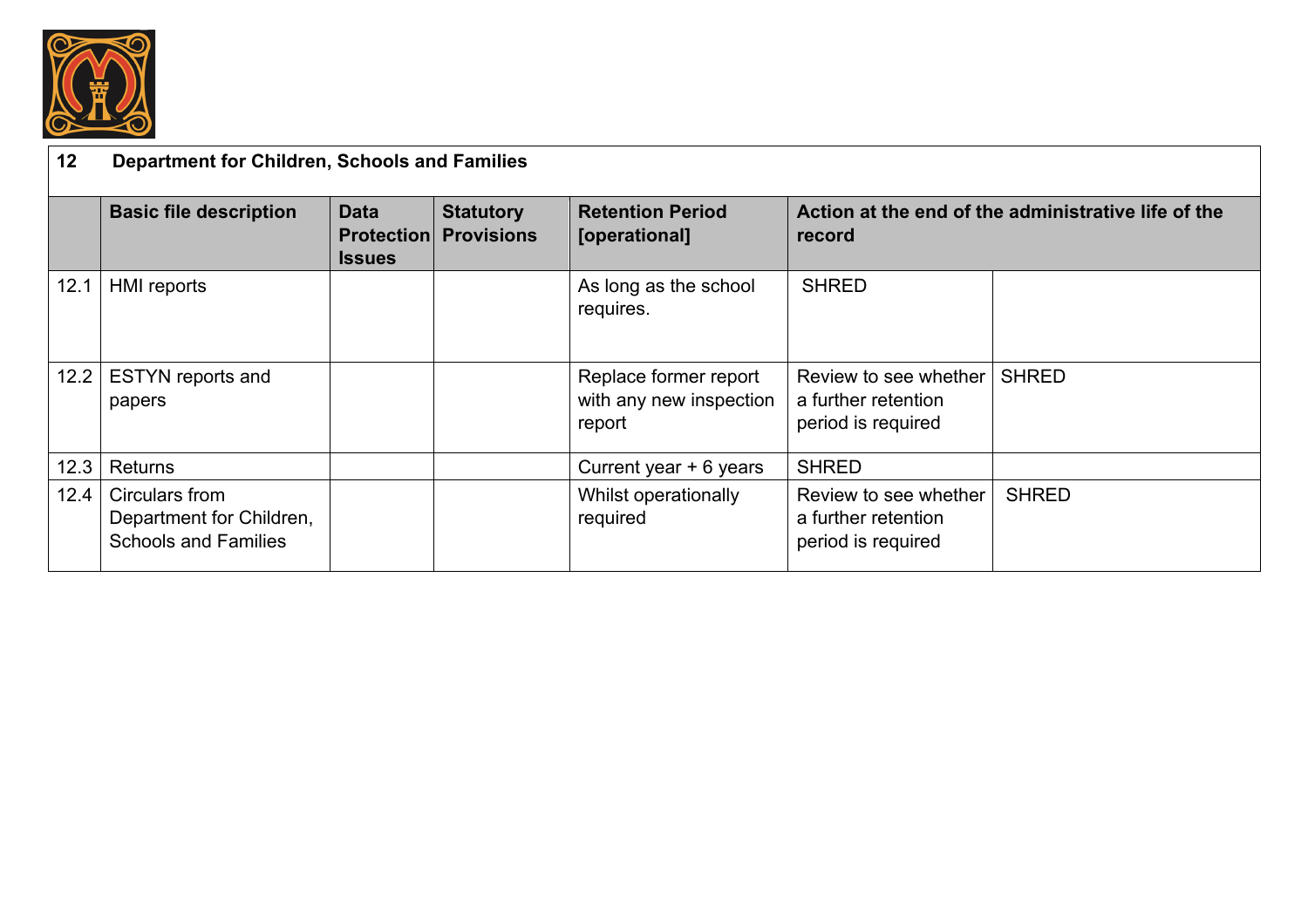

## **13 Connexions**

|      | <b>Basic file description</b> | <b>Data</b><br><b>Issues</b> | <b>Statutory</b><br><b>Protection   Provisions</b> | <b>Retention Period</b><br>[operational] | Action at the end of the<br>administrative life of the record |
|------|-------------------------------|------------------------------|----------------------------------------------------|------------------------------------------|---------------------------------------------------------------|
| 13.1 | Service level agreements      |                              |                                                    | Until superseded                         | <b>SHRED</b>                                                  |
| 13.2 | Work Experience agreement     |                              |                                                    | DOB of child + 18 years                  | <b>SHRED</b>                                                  |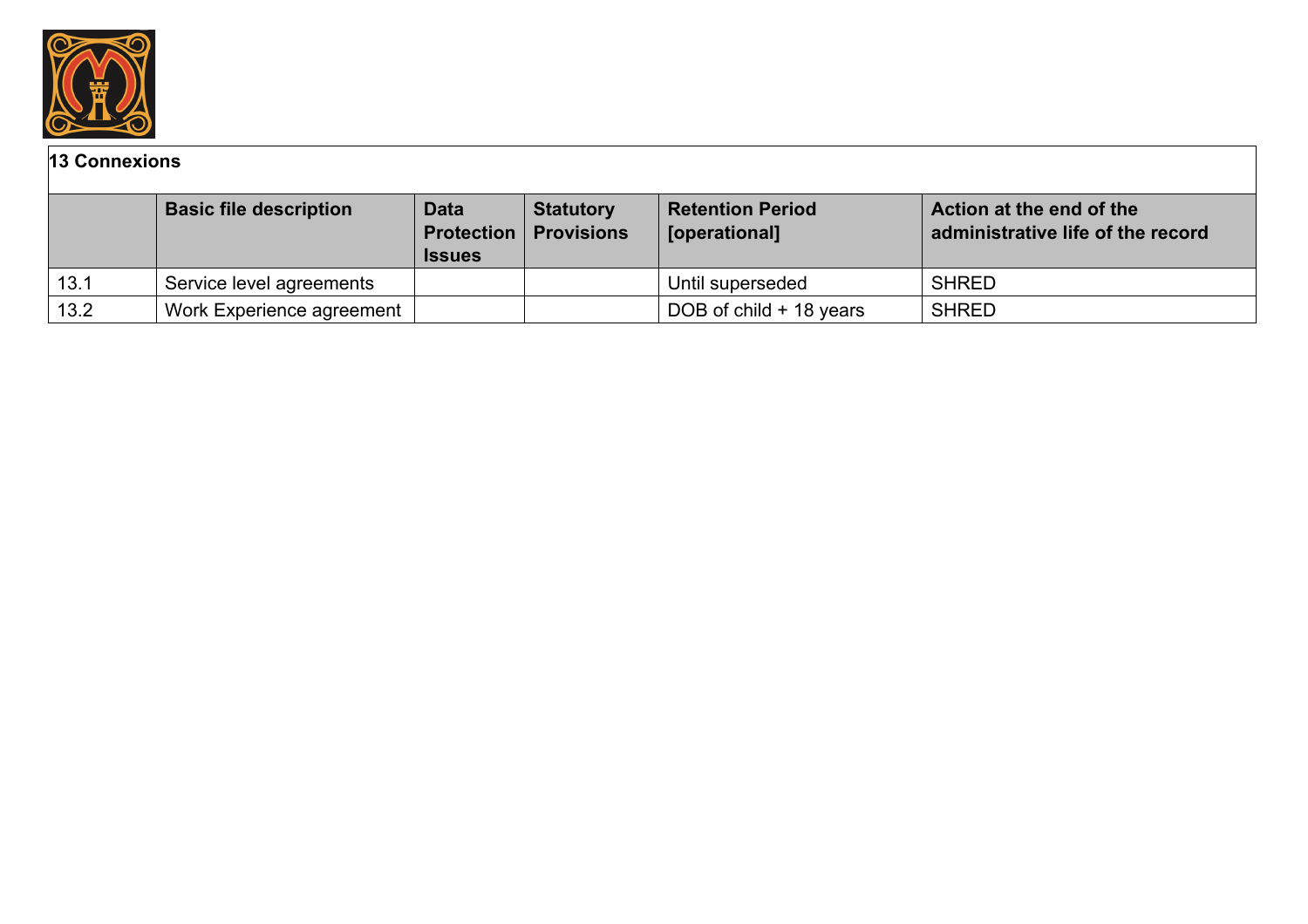

## **14 School Meals**

|      | <b>Basic file description</b>      | <b>Data</b><br><b>Issues</b> | <b>Statutory</b><br><b>Protection Provisions</b> | <b>Retention Period</b><br>[operational] | Action at the end of the administrative<br>life of the record |
|------|------------------------------------|------------------------------|--------------------------------------------------|------------------------------------------|---------------------------------------------------------------|
| 14.1 | Dinner Register                    |                              |                                                  | Current Year + 6 years   SHRED           |                                                               |
| 14.2 | <b>School Meals Summary Sheets</b> |                              |                                                  | Current Year $+ 6$ years $\vert$ SHRED   |                                                               |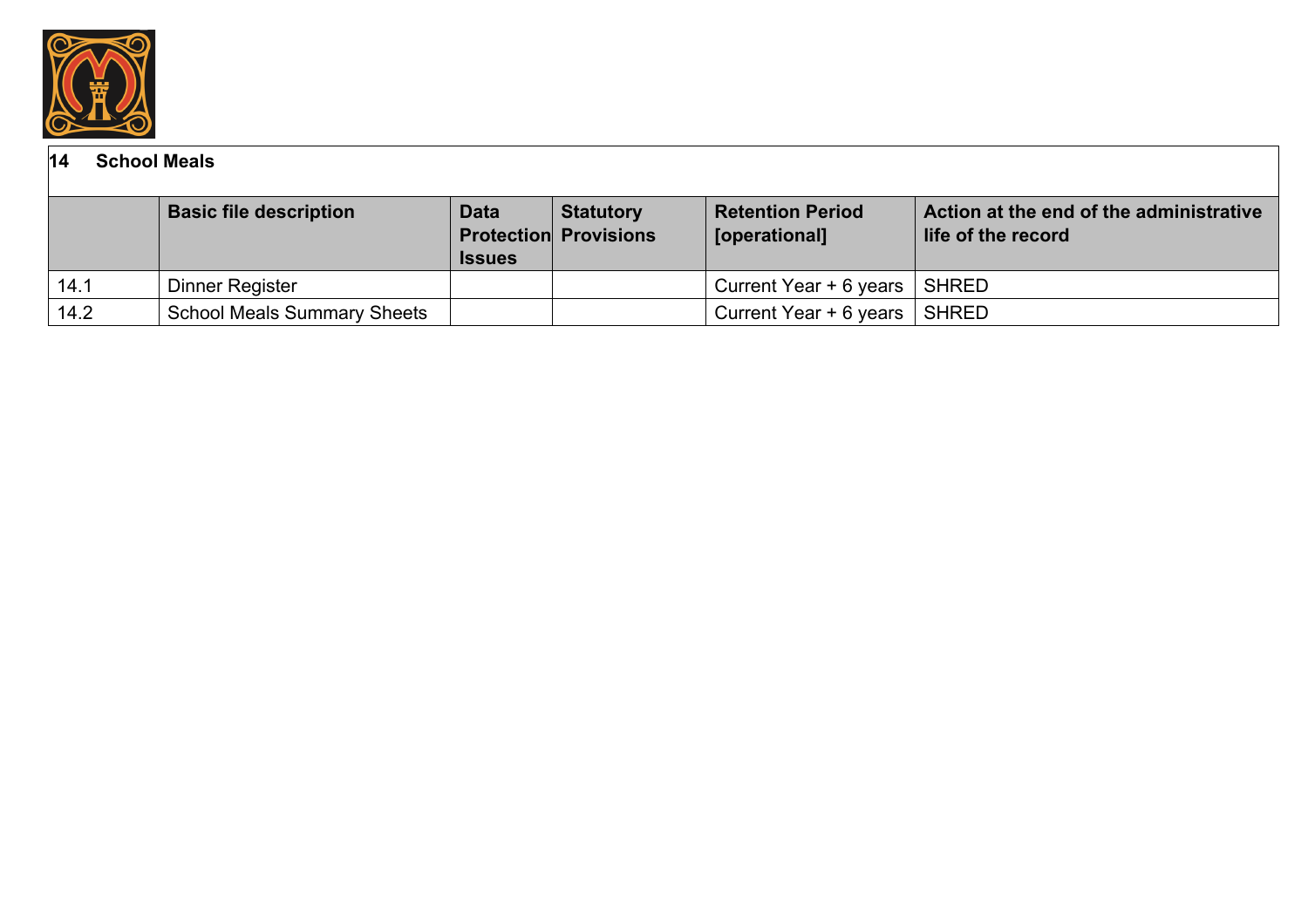

# **15 Family Liaison and/or Parent Support**

|      | <b>Basic file description</b>                                                                                          | <b>Data</b><br><b>Issues</b> | <b>Statutory</b><br><b>Protection Provisions</b> | <b>Retention Period</b><br>[operational]                                                                | <b>Method of</b><br><b>Disposal</b> |
|------|------------------------------------------------------------------------------------------------------------------------|------------------------------|--------------------------------------------------|---------------------------------------------------------------------------------------------------------|-------------------------------------|
| 15.1 | Reports for outside agencies – where the report has<br>been included on the case file created by the outside<br>agency | Y                            |                                                  | Whilst the child is attending the<br>school then destroy                                                | <b>SHRED</b>                        |
| 15.2 | <b>Referral forms</b>                                                                                                  | Υ                            |                                                  | While the referral is current then<br>destroy copies. Original to be<br>maintained in pupil file. (1.1) | <b>SHRED</b>                        |
| 15.3 | Contact data sheets                                                                                                    | v                            |                                                  | Current year then review, if contact<br>is no longer active then destroy                                | <b>SHRED</b>                        |
| 15.4 | Contact database entries                                                                                               | Υ                            |                                                  | Current year then review, if contact<br>is no longer active then destroy                                | <b>DELETE</b>                       |
| 15.5 | <b>Group Registers</b>                                                                                                 | $\checkmark$                 |                                                  | Current year + 2 years                                                                                  | <b>SHRED</b>                        |